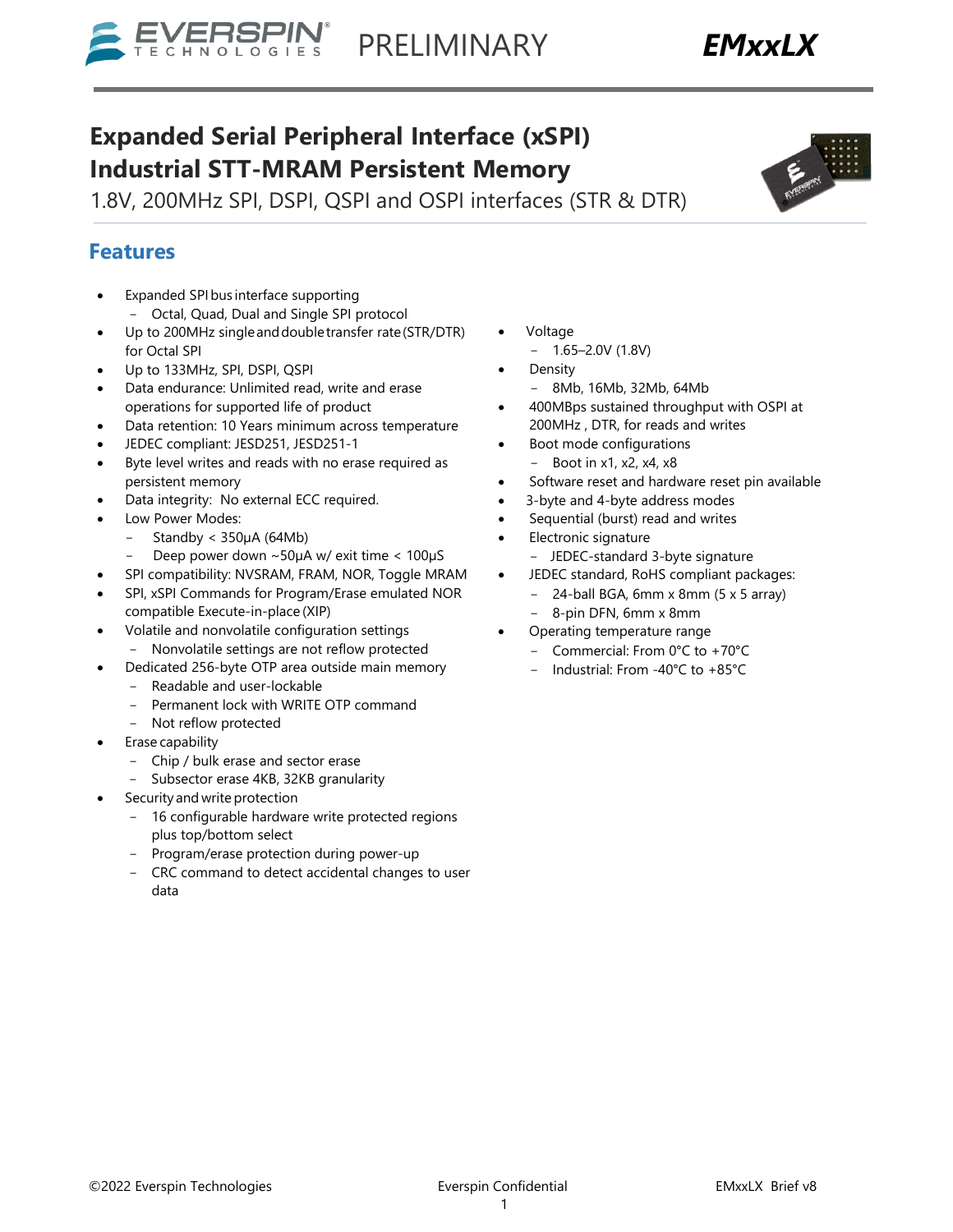

# **Device Description**

The EMxxLX is the industry's first xSPI serial interface persistent memory based on Everspin's unique industrial STT MRAM technology. It is a high-performance, multiple I/O, SPI-compatible MRAM device featuring a high-speed, low pin count SPI compatible bus interface with a clock frequency of up to 200 MHz and a single 1.8V power supply. The EMxxLX delivers up to 400MBps reads and writes via eight I/O signals with a clock frequency of 200MHz.

The **EMxxLX** brings a new era of universal memory applications, replacing products such as SRAM, BBSRAM, NVSRAM and overprovisioned NOR devices and targets applications in Industrial Automation, Datacenter, Engineering Emulation, Automotive and Transportation, and Gaming. It is a great choice for the following application usage models:

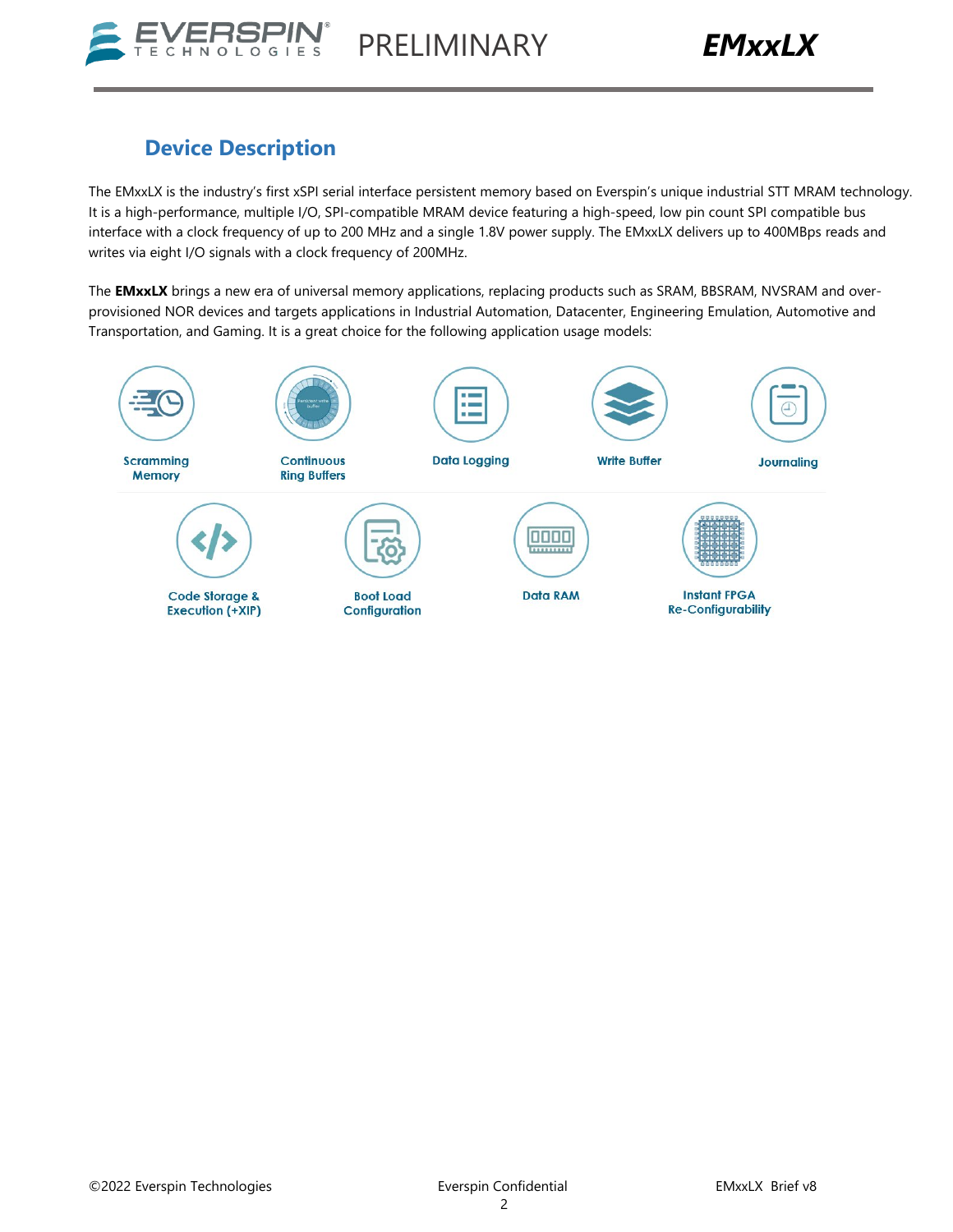### BLOCK DIAGRAM



Figure 1

LOGIC DIAGRAM



**OSPI, QSPI, DSPI, XSPI (24-PIN BGA) QSPI, DSPI, SPI (8-PIN DFN)**



Figure 2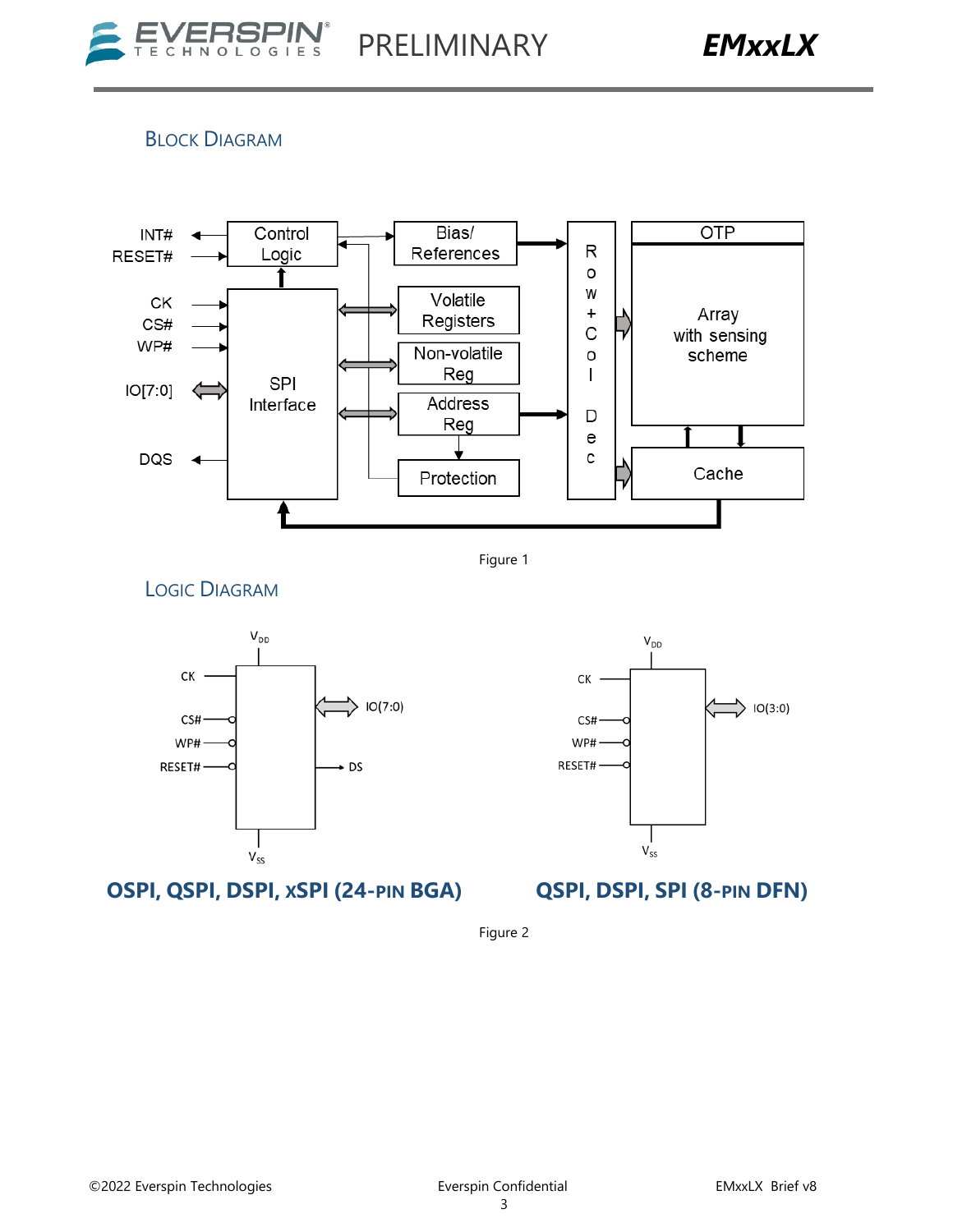# **2. Device Pin Assignments**

# 2.1 24 BALL BGA, 5 X 5 (BALLS DOWN)



### **OCTAL, QUAD, DUAL AND SINGLE XSPI MODES**

Figure 3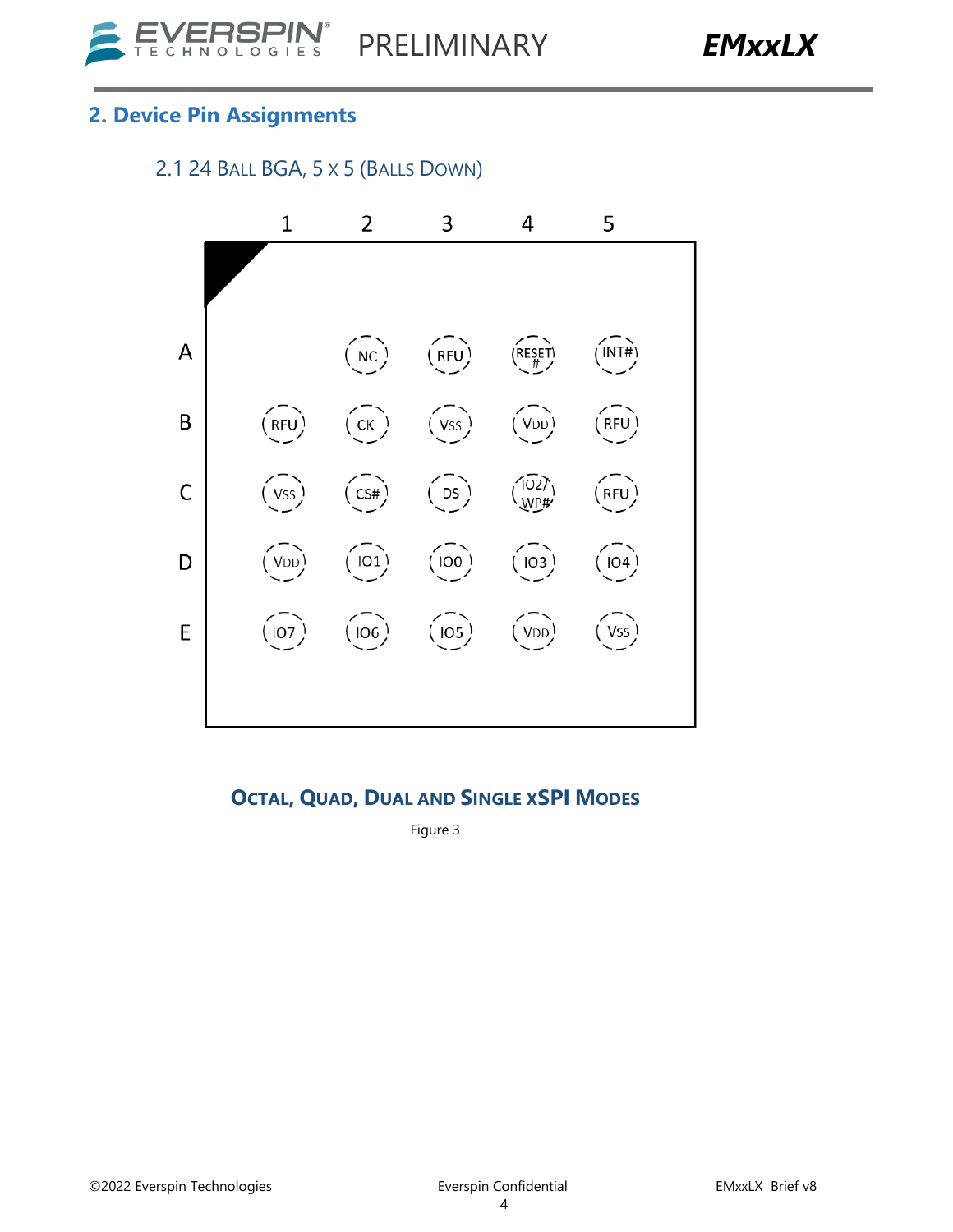# 2.2 SIGNAL BALL ASSIGNMENT

| TABLE 1: 24 BALL BGA XSPI, OCTAL, QUAD, DUAL AND SINGLE |                       |                      |                       |  |  |  |
|---------------------------------------------------------|-----------------------|----------------------|-----------------------|--|--|--|
|                                                         |                       | <b>SPI MODES</b>     |                       |  |  |  |
| <b>Ball Location</b>                                    | xSPI Signal           | <b>Ball Location</b> | xSPI Signal           |  |  |  |
| A1                                                      | No Ball               | C <sub>4</sub>       | IO2 / WP#             |  |  |  |
| A <sub>2</sub>                                          | <b>NC</b>             | C <sub>5</sub>       | <b>RFU</b>            |  |  |  |
| A <sub>3</sub>                                          | <b>RFU</b>            | D <sub>1</sub>       | <b>V<sub>DD</sub></b> |  |  |  |
| A4                                                      | RESET#                | D <sub>2</sub>       | IO1                   |  |  |  |
| A5                                                      | INT#                  | D <sub>3</sub>       | IO <sub>0</sub>       |  |  |  |
| <b>B1</b>                                               | <b>RFU</b>            | D4                   | IO <sub>3</sub>       |  |  |  |
| <b>B2</b>                                               | СK                    | D <sub>5</sub>       | IO <sub>4</sub>       |  |  |  |
| <b>B3</b>                                               | <b>VSS</b>            | E <sub>1</sub>       | IO <sub>7</sub>       |  |  |  |
| <b>B4</b>                                               | <b>V<sub>DD</sub></b> | E <sub>2</sub>       | IO <sub>6</sub>       |  |  |  |
| <b>B5</b>                                               | <b>RFU</b>            | E3                   | IO <sub>5</sub>       |  |  |  |
| C <sub>1</sub>                                          | <b>VSS</b>            | E4                   | <b>V<sub>DD</sub></b> |  |  |  |
| C <sub>2</sub>                                          | CS#                   | E5                   | <b>VSS</b>            |  |  |  |
| C3                                                      | DS                    |                      |                       |  |  |  |

**Notes**:

The signals which show a "/" indicates that the pin or ball is dual function

• For C4 pin, the write protect feature (WP#) can only be used when device is in single SPI mode

• See WP# signal description for detail

*Table 1*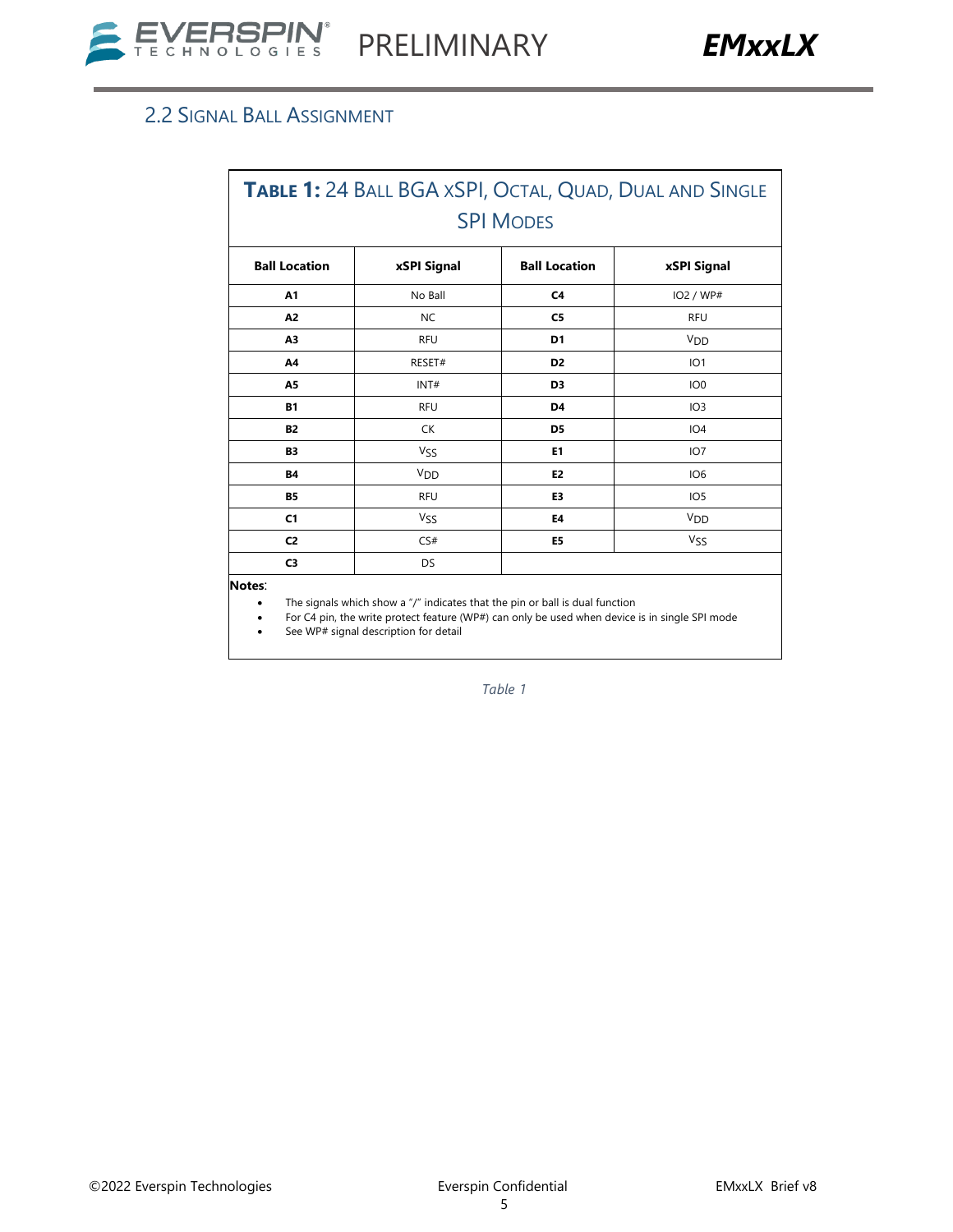

# 2.3 8-PIN DFN PACKAGE



*Figure 4*

### 2.4 SIGNAL PINOUT

# **TABLE 2:** XSPI, QUAD, DUAL AND SINGLE SPI MODES

|                   | <b>Pin Location</b>                                                                                                                                                                                                                                  | Signal                |  |  |
|-------------------|------------------------------------------------------------------------------------------------------------------------------------------------------------------------------------------------------------------------------------------------------|-----------------------|--|--|
|                   | 1                                                                                                                                                                                                                                                    | CS#                   |  |  |
|                   | $\overline{2}$                                                                                                                                                                                                                                       | IO <sub>1</sub>       |  |  |
|                   | 3                                                                                                                                                                                                                                                    | <b>WP#/IO2</b>        |  |  |
|                   | 4                                                                                                                                                                                                                                                    | Vss                   |  |  |
|                   | 5                                                                                                                                                                                                                                                    | IO <sub>0</sub>       |  |  |
|                   | 6                                                                                                                                                                                                                                                    | <b>CK</b>             |  |  |
|                   | 7                                                                                                                                                                                                                                                    | IO3/RESET#            |  |  |
|                   | 8                                                                                                                                                                                                                                                    | <b>V<sub>DD</sub></b> |  |  |
| Note:<br>1.<br>2. | Pin 7 will be IO3 in Quad SPI mode and RESET#<br>in SPI mode or Dual SPI mode.<br>When using SPI and Dual SPI commands, IO3<br>must be driven high or an external pull-up<br>resistor should be used to avoid allowing the<br>RESET# input to float. |                       |  |  |

*Table 2*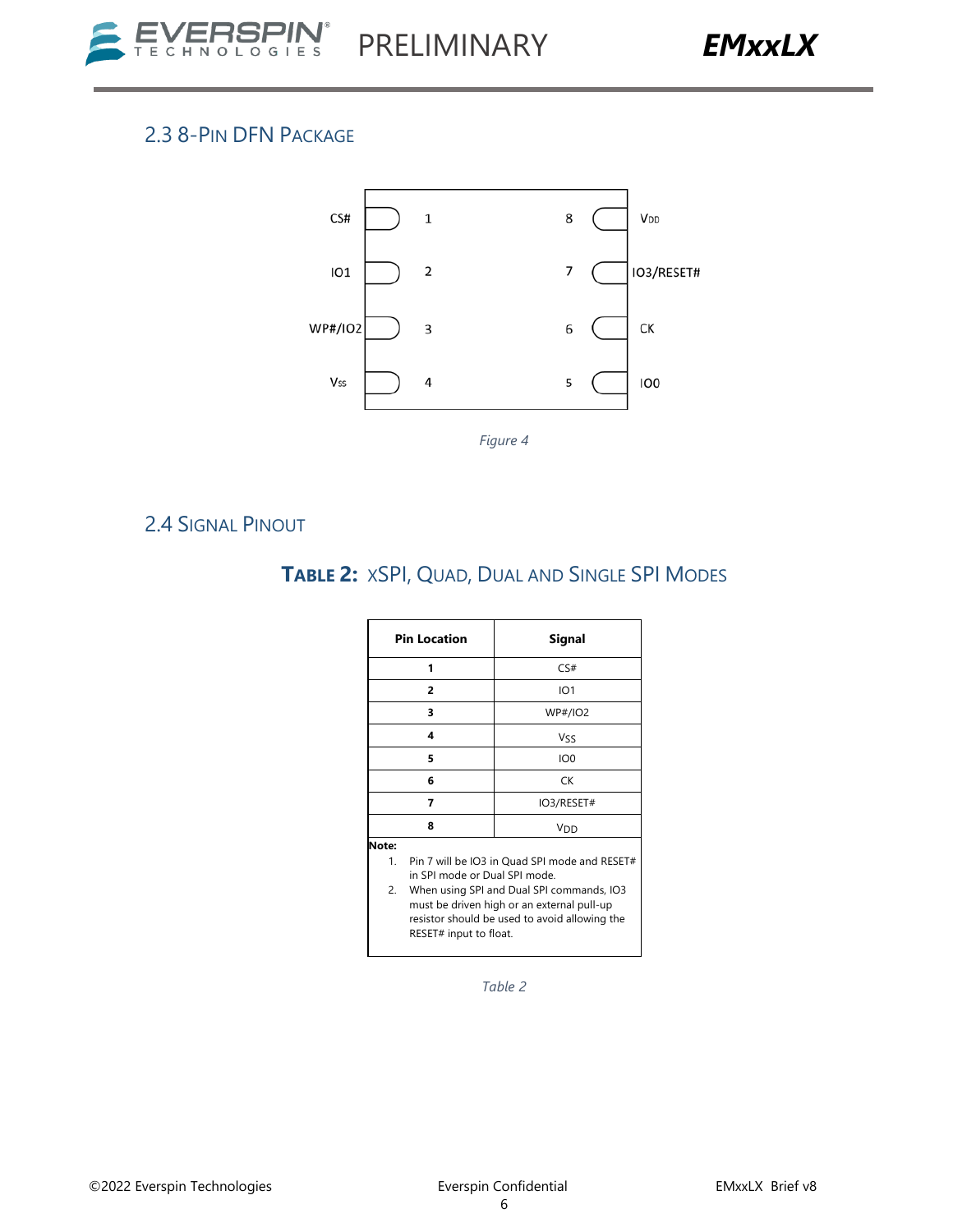



# 3. Signal Descriptions

| <b>Signal</b><br><b>Name</b> | <b>Type</b>            | <b>Description</b>                                                                                                                                                                                                                                                               |
|------------------------------|------------------------|----------------------------------------------------------------------------------------------------------------------------------------------------------------------------------------------------------------------------------------------------------------------------------|
| CS#                          | Input                  | Chip Select. Bus transactions are initiated with a HIGH to LOW transition. Bus transactions<br>are terminated with a LOW to HIGH transition.                                                                                                                                     |
| <b>CK</b>                    | Input                  | Clock. Command, Address and Data information is transferred from controller to memory<br>with respect to the rising or falling edge of the CK. The clock is not required to be free<br>running.                                                                                  |
| IO[7:0]                      | Input / Output         | Data Input/Output. Command, Address, and Data information is transferred on these<br>signals during Read and Write transactions.                                                                                                                                                 |
| <b>DS</b>                    | Output                 | Data Strobe. Strobe signal to capture read data sent by the memory. DS is used by a limited<br>set of xSPI commands.                                                                                                                                                             |
| <b>V<sub>DD</sub></b>        | Power Supply           | Power.                                                                                                                                                                                                                                                                           |
| Vss                          | Power Supply           | Ground.                                                                                                                                                                                                                                                                          |
| RESET#                       | Input                  | Hardware Reset. When LOW, the memory will self-initialize and return the device to the<br>ready state. DS and IO[7:0] are placed into the High-Z state when RESET# is LOW. The RESET#<br>signal should not be allowed to float ; an external pull-up should be used on the PCB.  |
| INT#                         | Output<br>(Open Drain) | Interrupt. When LOW, the memory is indicating that an internal event has occurred. This<br>signal is intended to be used as a system level interrupt for the device to indicate that an on-<br>chip event has occurred. INT# is an open-drain output.                            |
| WP#                          | Input                  | Write Protect. Locks the status register in conjunction with the enable/disable bit [7] of the<br>status register. This signal does not have internal pull-ups, it cannot be left floating and must<br>be driven, even if neither of WP#/IO2 function is used.                   |
| <b>RFU</b>                   | Undefined              | Reserved for Future Use. The package terminal may be connected to a circuit in the device.<br>The function of the terminal is not currently defined or may be used for an optional signal. It<br>is recommended to leave the terminal open and unconnected to external circuits. |
| <b>NC</b>                    | No Connection          | No Connection. The package terminal has no connection to circuits in the device.                                                                                                                                                                                                 |
| <b>DNU</b>                   | Undefined              | Do Not Use. The package terminal must remain open and unconnected to external circuits.                                                                                                                                                                                          |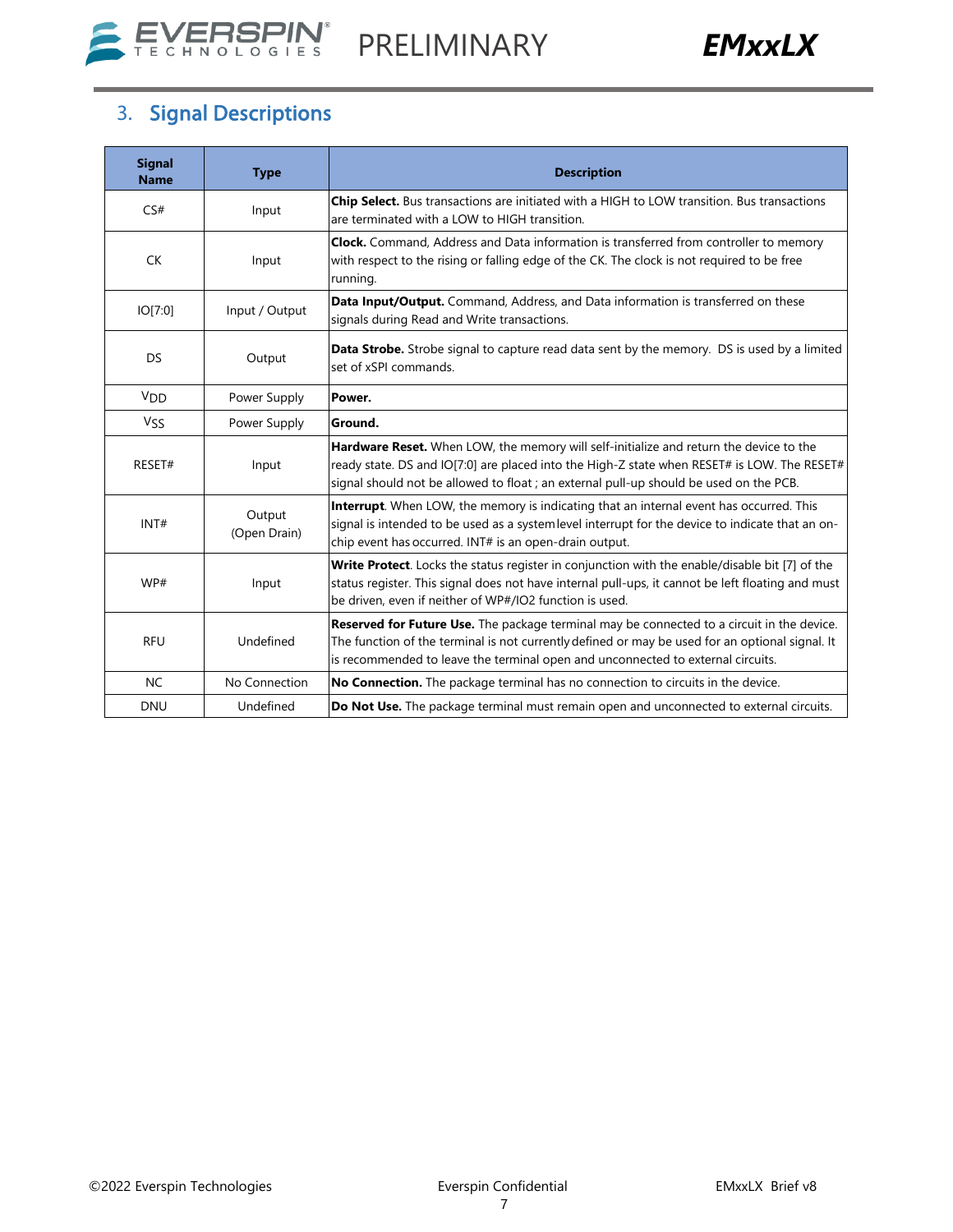

*Table 3*

# 4. **xSPI Signal Protocol**

During the time that CS# is active (LOW) the clock signal (CK) is toggled while command information is first transferred on the data (IO) signals. The clock must be active during any period required for information access or transfer to the memory. The clock continues active during the transfer of read data from the memory to the controller or write data from the controller to the memory. When the controller has transferred the desired amount of data, CS# is driven inactive (HIGH). The period during which CS# is active is called a transaction on the bus.

While CS# is inactive, the CK is not required to toggle. CK may stop toggling when CS# is LOW as a means of lowering power consumption or inserting delay within a transaction for flow control. CK must always complete at least one rising edge and one falling edge before stopping at LOW. This requirement for a minimum of one rising and falling edge in turn requires that DTR transfers always occur in two transfer increments, e.g., two bytes (word) for 8-bit wide transfers in 8D mode. STR transfers must occur in one byte increments.

There are up to four phases of activity within each transaction:

- **Command transfer** from controller to memory
- **Command Modifier** (Address) transfer from controller to memory
- **Initial Access Latency** (also used for IO signal direction turn around in a read transaction)
- Data transfer (memory to controller in a read transaction or controller to memory in a write transaction)

The command transfer occurs at the beginning of every transaction. The command modifier, initial access latency, and data transfer phases are optional, and their presence depends on the protocol mode or command transferred.

The number of parallel IO signals used during the command modifier and data phases depends on the current protocol mode or command transferred. The initial access latency phase does not use the IO signals for information transfer. The protocol mode options are described by the data rate and the IO width (number of IO signals) used during the command, command modifier (address), and data phases in the following nomenclature (format):

#### *WR-WR-WR* where:

The first *WR* is the command bit width and rate The second *WR* is the command modifier (address) bit width and rate The third *WR* is the data bit width and rate.

The bit width *W* value may be 1, 2, 4 or 8. R has a value of S for STR, or D for DTR. STR has the same transfer value during the rising and falling edge of a clock cycle. DTR may have different transfer values during the rising and falling edges of each clock.

1S-1S-1S means that the command is 1-bit wide STR, the command modifier is 1-bit wide STR, and the data is one bit wide STR. 8D-8D-8D means that the command, the command modifier, and data transfers are always 8 bits wide DTR. The EMxxLX allows the option to repeat the command opcode which makes an 8D command look like an 8S command, but it is not required to repeat the command opcode.

Example protocol modes supported for the EMxxLX are: 1S-1S-1S; 1S-1D-1D 2S-2S-2S; 2S-2D-2D 4S-4S-4S; 4S-4D-4D 8S-8S-8S; 8D-8D-8D

**Note**: For full list of opcodes and modes supported by EMxxLX, please refer to section "xSPI Command Opcodes and Modes".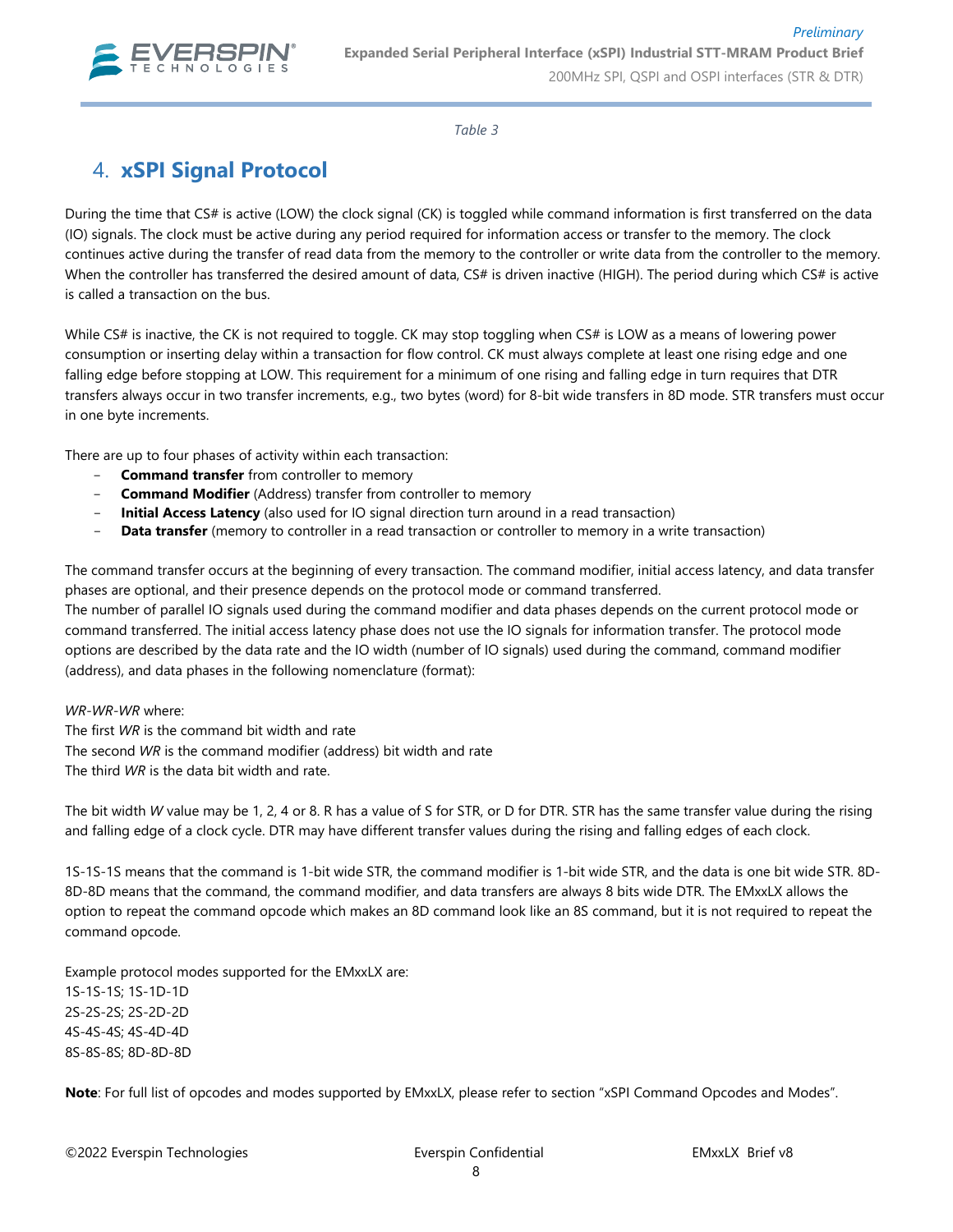

The EMxxLX must be configured during the factory initialization to select the mode in which the device will boot following Power-On-Reset (POR). Supported boot modes are x1, x2, x4 or x8. For example, 8D-8D-8D mode can be made the default mode if so desired. The controller must determine the default protocol mode of the memory after POR. This may be done through prior knowledge of the system design. The controller may later reconfigure the memory to use other supported modes.

A protocol mode phase using single bit transfer uses IO[0] to transfer information from controller to memory and IO[1] to transfer information from memory to controller. On each IO, information is placed on the IO line in Most Significant bit (MSb) to Least Significant bit (LSb) order within each u. Sequential command modifier bytes are transferred in highest order to lowest order sequence. Sequential data bytes are transferred in lowest address to highest address order.

| ю | <b>Command Bits</b>    | <b>Address Bits</b>     | Latency | Data Byte 0            | Data Byte 1            |
|---|------------------------|-------------------------|---------|------------------------|------------------------|
| 0 | 7, 6, 5, 4, 3, 2, 1, 0 | 31 (23), 30 (22),  1, 0 | X       | X                      | X                      |
|   | X                      | X                       | X       | 7, 6, 5, 4, 3, 2, 1, 0 | 7, 6, 5, 4, 3, 2, 1, 0 |
| 2 | X                      | X                       | X       | X                      | X                      |
| 3 | X                      | X                       | X       | X                      | X                      |
| 4 | X                      | X                       | X       | X                      | X                      |
| 5 | X                      | X                       | X       | X                      | X                      |
| 6 | X                      | X                       | X       | X                      | X                      |
| 7 | X                      | X                       | X       | X                      | X                      |
|   |                        |                         | Table 4 |                        |                        |

#### **Table 4: 1S-1S-1S Bit Positions for 4 (and 3) Byte addressing**

A protocol mode phase using two IO signals uses IO[1:0], four IO signals using IO[3:0] and eight IO signals uses IO[7:0]. The LSb of each byte is placed on IO[0] with each higher order bit on the successively higher numbered IO signals. Sequential command modifier bytes are transferred in highest order to lowest order sequence. Sequential data bytes in STR are transferred in lowest address to highest address order. While in 8D mode, sequential data bytes in DTR are transferred only in byte pairs (words) where the byte order depends on the order in which the bytes are written or programmed in that protocol mode. Sequential data bytes are transferred in lowest address to highest address order. In 8D mode, the starting address must be even.

| Ю             | <b>Command Bits</b> |   |    | <b>Address Bits</b> |    |          | Latency | Data Word 0              |   | Data Word 1 |               |
|---------------|---------------------|---|----|---------------------|----|----------|---------|--------------------------|---|-------------|---------------|
| 0             |                     | 0 | 24 | 16                  | 8  | $\Omega$ | X       | 0                        | 0 | $\Omega$    | $\mathbf 0$   |
|               |                     |   | 25 | 17                  | 9  |          | X       |                          |   |             |               |
| $\mathcal{P}$ | $\mathcal{P}$       | ∍ | 26 | 18                  | 10 | 2        | X       | $\mathcal{P}$            | 2 | C           | $\mathcal{P}$ |
| 3             | 3                   | 3 | 27 | 19                  | 11 | 3        | X       | 3                        | 3 | 3           | 3             |
| 4             | 4                   | 4 | 28 | 20                  | 12 | 4        | X       | 4                        | 4 | 4           | 4             |
| 5             | 5                   | 5 | 29 | 21                  | 13 | 5        | X       | 5                        | 5 | 5           | 5             |
| 6             | 6                   | 6 | 30 | 22                  | 14 | 6        | X       | 6                        | 6 | 6           | 6             |
| ⇁             | $\overline{ }$      |   | 31 | 23                  | 15 | ⇁        | X       | $\overline{\phantom{a}}$ | 7 | 7           | ⇁             |
|               |                     |   |    |                     |    | Table 5  |         |                          |   |             |               |

#### **Table 5: 8D-8D-8D Bit Positions for 4 (and 3) Byte addressing**

IO signals not in use in a particular phase are undefined and may or may not be driven by the controller or memory, i.e., these signals may be in a high impedance state (floating and indicated by X in the bit position tables).

#### **Note**: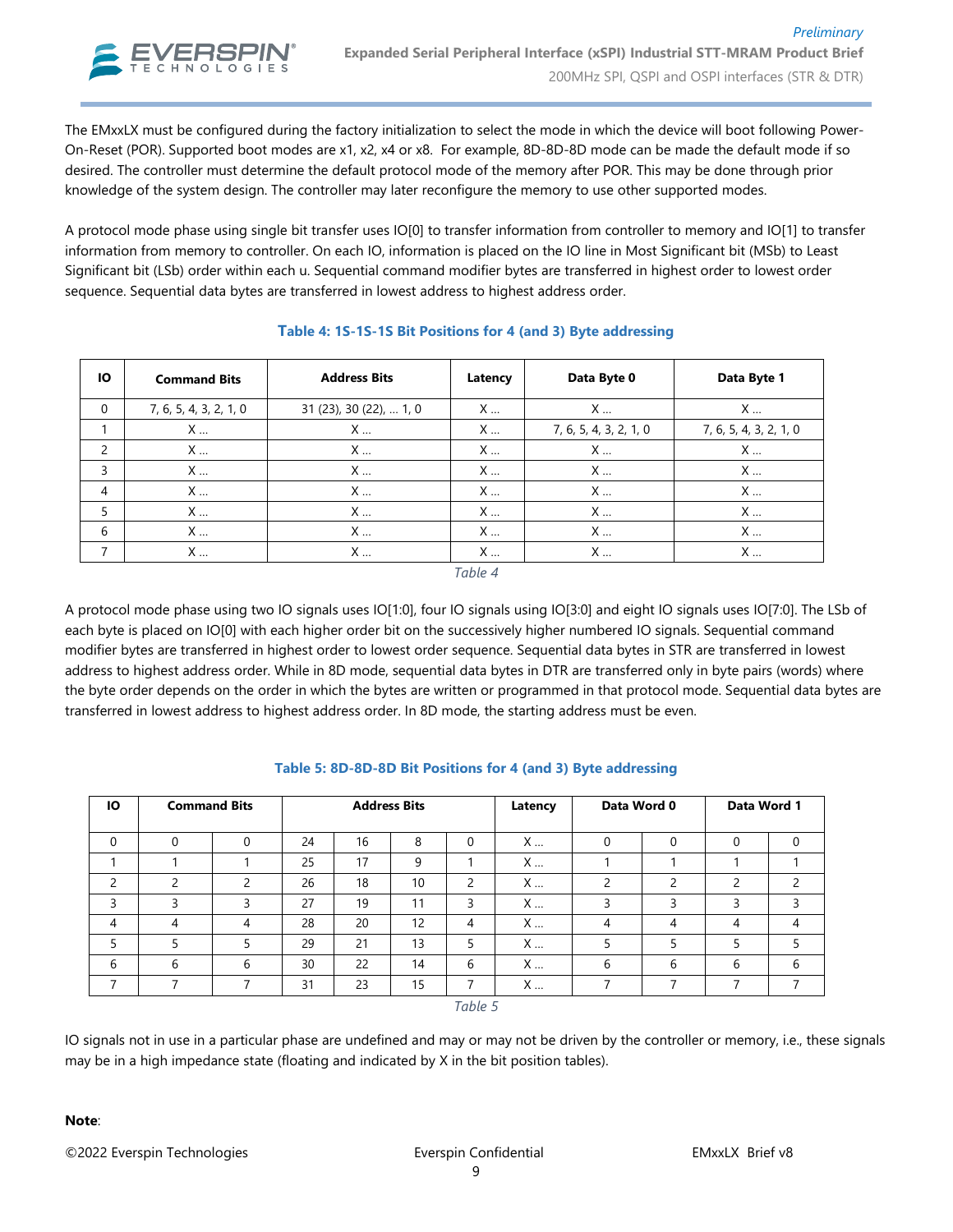

- In single and dual bit transfers the IO[7:2] signals may be high impedance, unless they are dual purpose such as WP# or RESET# in the DFN package
- In quad bit transfers the IO[7:4] signals may be high impedance

During the data transfer period of a read memory transaction, the Data Strobe (DS) signal is driven by the memory device and transitions edge aligned with the IO signal data transitions. DS is used as an additional output signal with the same timing characteristics as other data outputs but with the guarantee of transitioning with every data bit transferred. The DS signal transitions can be received and internally phase shifted by the controller to be used as an internal read clock/strobe to capture each data bit transferred. Data Strobe is the return of the clock, CK. It is available in all modes and makes it easier to achieve higher clock frequencies. It is required to achieve the maximum clock frequencies. DS goes low when CS# is driven low by the host controller and is driven until CS# is pulled high. DS stays low while the device is receiving command, address, and data. DS will toggle while the device is transmitting data out.

# **5. Registers**

The EMxxLX supports various status and configuration registers for device status updates and configuration settings. These registers and their access details are discussed in the following sections.

### 5.1 STATUS REGISTER

Read Status Register or Write Status Register commands are used to read from or write to the Status Register bits, respectively. When the status register enable/disable bit (bit 7) is set to 1 and WP# is driven LOW, the status register nonvolatile bits become read-only and the Write Status Register operation will not execute. This hardware-protected mode is exited by driving WP# high.

|          |                            |                                    | <b>Table 6: Status Register</b>                                                                                                                                                                                                                                                                     |                  |               |
|----------|----------------------------|------------------------------------|-----------------------------------------------------------------------------------------------------------------------------------------------------------------------------------------------------------------------------------------------------------------------------------------------------|------------------|---------------|
| Bit      | <b>Name</b>                | <b>Settings</b>                    | <b>Description</b>                                                                                                                                                                                                                                                                                  | <b>Type</b>      | <b>Notes</b>  |
| $\Omega$ | WIP: Write in<br>progress  | $0 =$ Ready<br>$1 = Busy$          | Status bit to determine if a Write Status Register,<br>Write Nonvolatile Configuration Register, Write<br>(Program), CRC, or Erase operation is in progress.<br>This bit is Read Only.                                                                                                              | Volatile         | $\mathcal{P}$ |
|          | WEL: Write enable<br>latch | $0 = Clear (Default)$<br>$1 = Set$ | The device powers up with the Write enable latch<br>(WEL) cleared to prevent inadvertent Write<br>(Program), or Erase operations. To enable these<br>operations, the Write Enable command must be<br>executed to set this bit. The Write Disable<br>command clears this bit. This bit is Read Only. | Volatile         |               |
| 2        | BP[0]                      | Refer to Protected<br>Area tables  | Defines memory area to be software protected<br>against Write (Program) or Erase operations. When<br>one or more block protect bits are set to 1, a<br>designated memory area is protected. This bit is<br>writable.                                                                                | Non-<br>volatile |               |
| 3        | BP[1]                      | Refer to Protected<br>Area tables  | Defines memory area to be software protected<br>against Write (Program) or Erase operations. When<br>one or more block protect bits are set to 1, a<br>designated memory area is protected. This bit is<br>writable.                                                                                | Non-<br>volatile |               |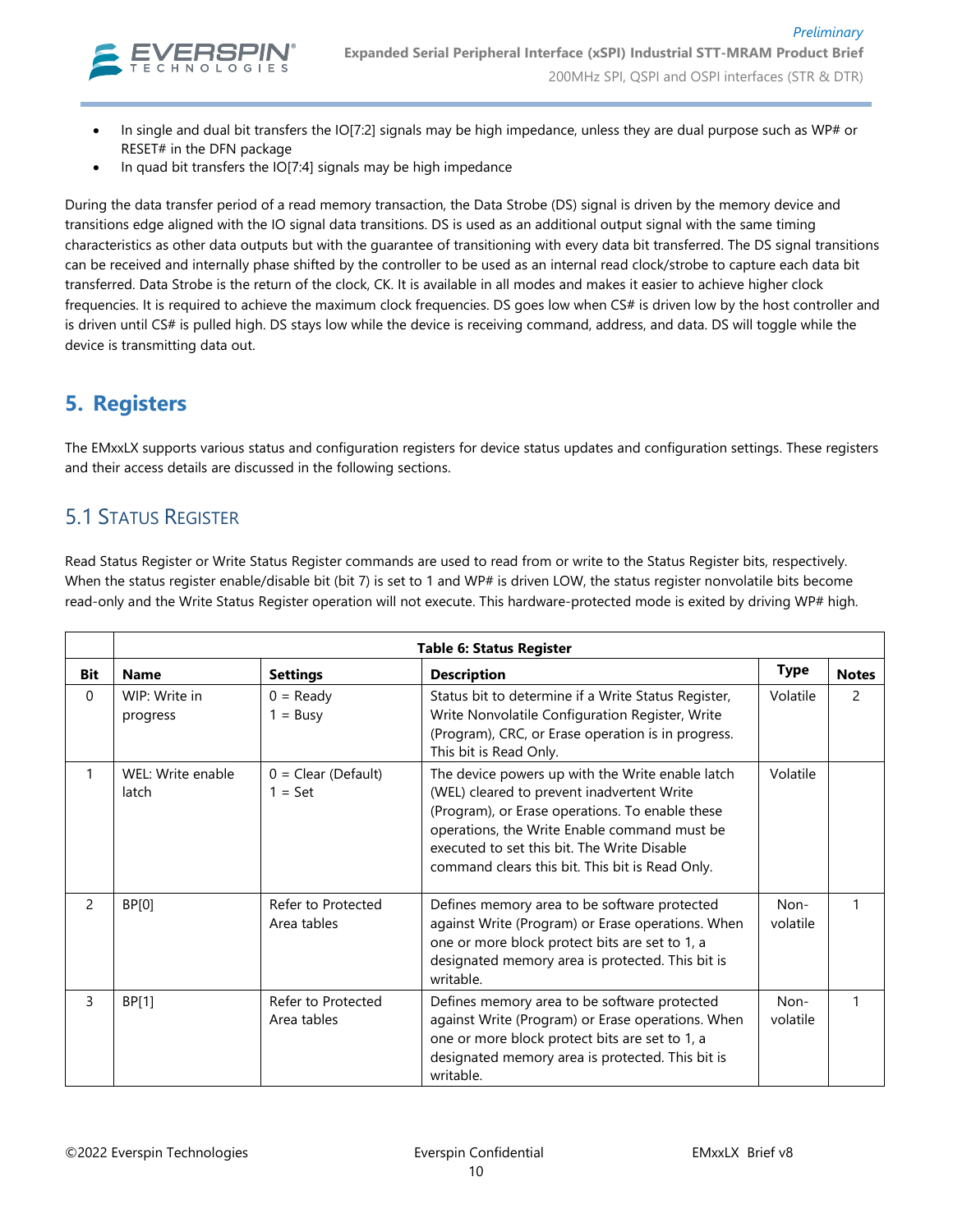

### *Preliminary* **Expanded Serial Peripheral Interface (xSPI) Industrial STT-MRAM Product Brief**

200MHz SPI, QSPI and OSPI interfaces (STR & DTR)

| 4            | <b>BP[2]</b>                                   | Refer to Protected<br>Area tables                                 | Defines memory area to be software protected<br>against Write (Program) or Erase operations. When<br>one or more block protect bits are set to 1, a<br>designated memory area is protected. This bit is<br>writable. | Non-<br>volatile |  |
|--------------|------------------------------------------------|-------------------------------------------------------------------|----------------------------------------------------------------------------------------------------------------------------------------------------------------------------------------------------------------------|------------------|--|
| 5            | Top/Bottom                                     | $0 = Top (Default)$<br>$1 = Bottom$                               | Determines whether the top or bottom of the<br>memory array is where the protected area as<br>defined by the block protect bits starts from. This<br>bit is writable.                                                | Non-<br>volatile |  |
| 6            | BP[3]                                          | Refer to Protected<br>Area tables                                 | Defines memory area to be software protected<br>against Write (Program) or Erase operations. When<br>one or more block protect bits are set to 1, a<br>designated memory area is protected. This bit is<br>writable. | Non-<br>volatile |  |
| 7            | <b>Status Register Write</b><br>Enable/Disable | $0 =$ Enabled (Default)<br>$1 = Disabled$                         | Used with WP# to enable or disable writing to the<br>status register. This bit is writable.                                                                                                                          | Non-<br>volatile |  |
| <b>Notes</b> |                                                | All BP bits must be set to 0 for the Bulk Erase command execution |                                                                                                                                                                                                                      |                  |  |

2. Bit 0 is the inverse of Flag Status Register Bit 7

*Table 6*

#### **Status Register Write Enable/Disable Bit [7]**

This bit enables write protect for the Status register when set to '1' and the write protect (WP#) pin is driven LOW. In this mode, any instruction that changes the status register content is ignored, effectively locking the state of the device. If SR Bit [7] is set to '0', irrespective of the WP status (LOW or HIGH), status register write protection remains disabled. Refer to Table xx on page yy for the memory and status register protection options.

#### **Top/ Bottom Protection Bit [5]**

This bit defines the operation of the Block Protection bits BP3, BP2, BP1, and BP0. This bit controls the starting point of the memory array (from top or bottom) that gets protected by the Block protection bits.

#### **Block Protection (BP3, BP2, BP1 and BP0) [6,4:2]**

These bits define the memory array to be write-protected against memory write commands. When one or more of the BP bits is set to '1', the respective memory address is protected from writes. The Block Protect bits (BP3, BP2, BP1, and BP0) in combination with the T/B bit can be used to protect an address or sector range of the memory array. The size of the range is determined by the value of the BP bits and the upper or lower starting point of the range which is selected by the T/B. Table xx shows EMxxLX protected address range for BP[3:0] bits setting.

#### **Write Enable Latch (WEL) Bit [1]**

The WEL bit must be set to 1 to enable write operations to the memory array or registers, as shown in Table xx. This bit is set to '1' only by executing the Write Enable (WREN) command. The WEL bit (SR1[1]) automatically clears to '0' after a Write Disable (04h) command is executed. Write (Program) commands will not reset WEL at the completion of the command allowing for back-to-back writes to memory without loading the WREN command again. The WEL bit is volatile and returns to its default '0' state after POR, software RESET, and hardware RESET (via the RESET# pin when available).

### 5.2 FLAG STATUS REGISTER

The Read Flag Status Register command is used to read the Flag status register bits. Flag status registers bits are volatile and are reset to zero on power-up. They are set and reset automatically by the internal controller. Error bits must be cleared through the Clear Status Register command. For Soft Reset, Hardware Reset and Reset with signal sequence, bits 1, 3, 4, and 5 are set to "0"; bit 7 is set to "1". In a Reset with signal sequence, bit 0 is set to "0".

|                             | Table 9: Flag Status Register |                 |  |
|-----------------------------|-------------------------------|-----------------|--|
| ©2022 Everspin Technologies | Everspin Confidential         | EMxxLX Brief v8 |  |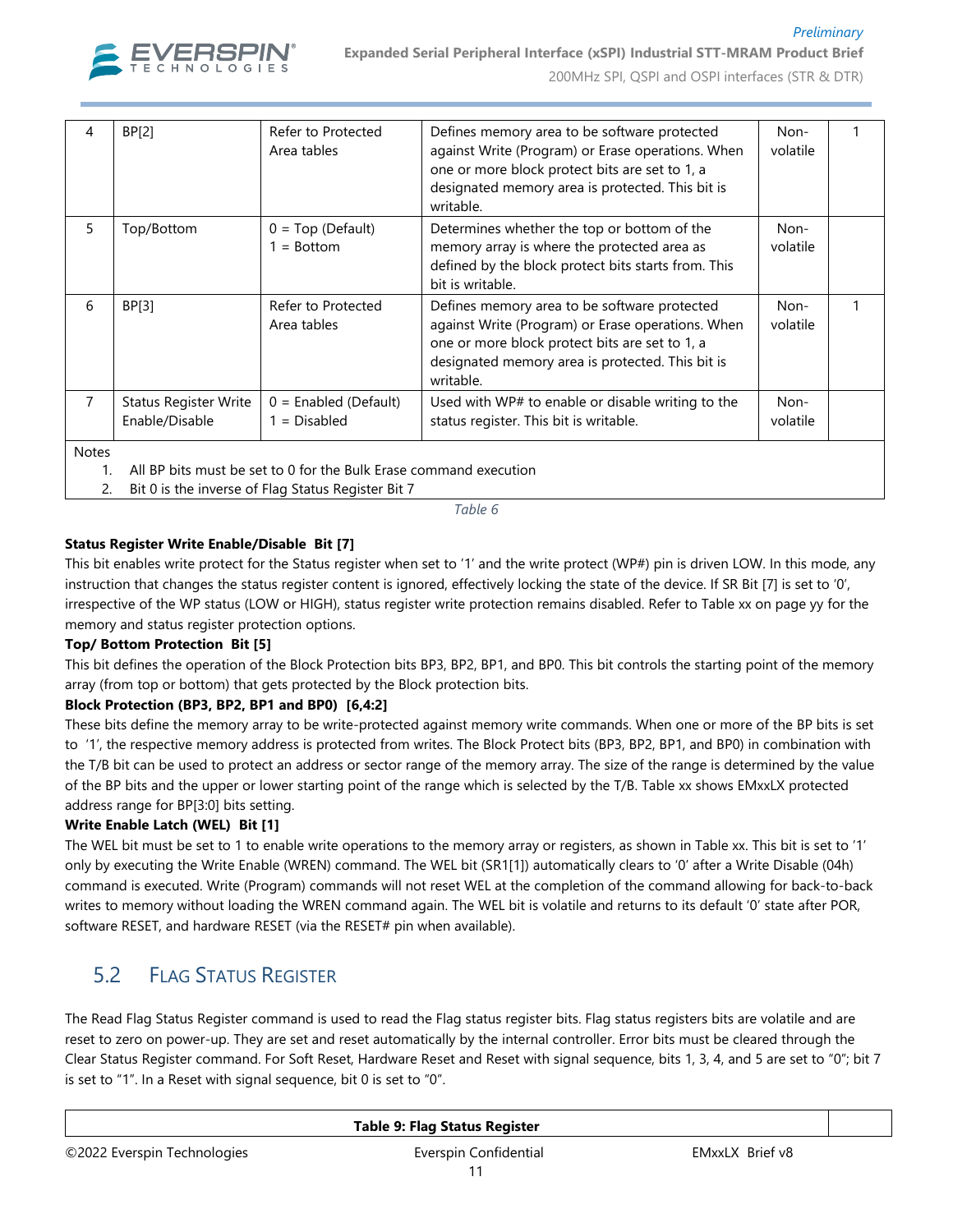

#### *Preliminary* **Expanded Serial Peripheral Interface (xSPI) Industrial STT-MRAM Product Brief**

200MHz SPI, QSPI and OSPI interfaces (STR & DTR)

| <b>Bit</b>    | <b>Name</b>                 | <b>Settings</b>                                      | <b>Description</b>                                                                                                                                                                                                            | <b>Type</b>   |
|---------------|-----------------------------|------------------------------------------------------|-------------------------------------------------------------------------------------------------------------------------------------------------------------------------------------------------------------------------------|---------------|
| 0             | Addressing                  | $0 = 3$ -byte addressing<br>$1 = 4$ -byte addressing | Indicates whether 3-byte or 4-byte address mode is<br>enabled.                                                                                                                                                                | <b>Status</b> |
| 1             | Protection                  | $0 = Clear$<br>$1 =$ Protection Error                | Indicates whether an Erase or Program operation has<br>attempted to modify the protected array sector as<br>configured by Block Protection, or whether a OTP Write<br>operation has attempted to access the locked OTP space. | Error         |
| $\mathcal{P}$ | Reserved                    |                                                      |                                                                                                                                                                                                                               |               |
| 3             | <b>CRC</b>                  | $0 = Clear$<br>$1 =$ Failure                         | Indicates that the Computed CRC did not match the user<br>provided CRC Code.                                                                                                                                                  | Error         |
| 4             | Write (Program)             | $0 = Clear$<br>$1 = Program Error$                   | Indicates whether a Program operation has succeeded or<br>failed. A PROGRAM or OTP Write operation will fail if<br>WREN is not set.                                                                                           | Error         |
| 5             | Erase                       | $0 = Clear$<br>$1 =$ Erase Error                     | Indicates whether an Erase operation has succeeded or<br>failed. An Erase operation will fail if WREN is not set.                                                                                                             | Error         |
| 6             | Reserved                    |                                                      |                                                                                                                                                                                                                               |               |
| 7             | Write (Program) or<br>Erase | $0 = Busv$<br>$1 =$ Ready                            | Indicates whether one of the following command cycles is<br>in progress: Write Status Register, Write Nonvolatile<br>Configuration Register, Write (Program), Erase, or CRC<br>Check.                                         | <b>Status</b> |

*Table 9*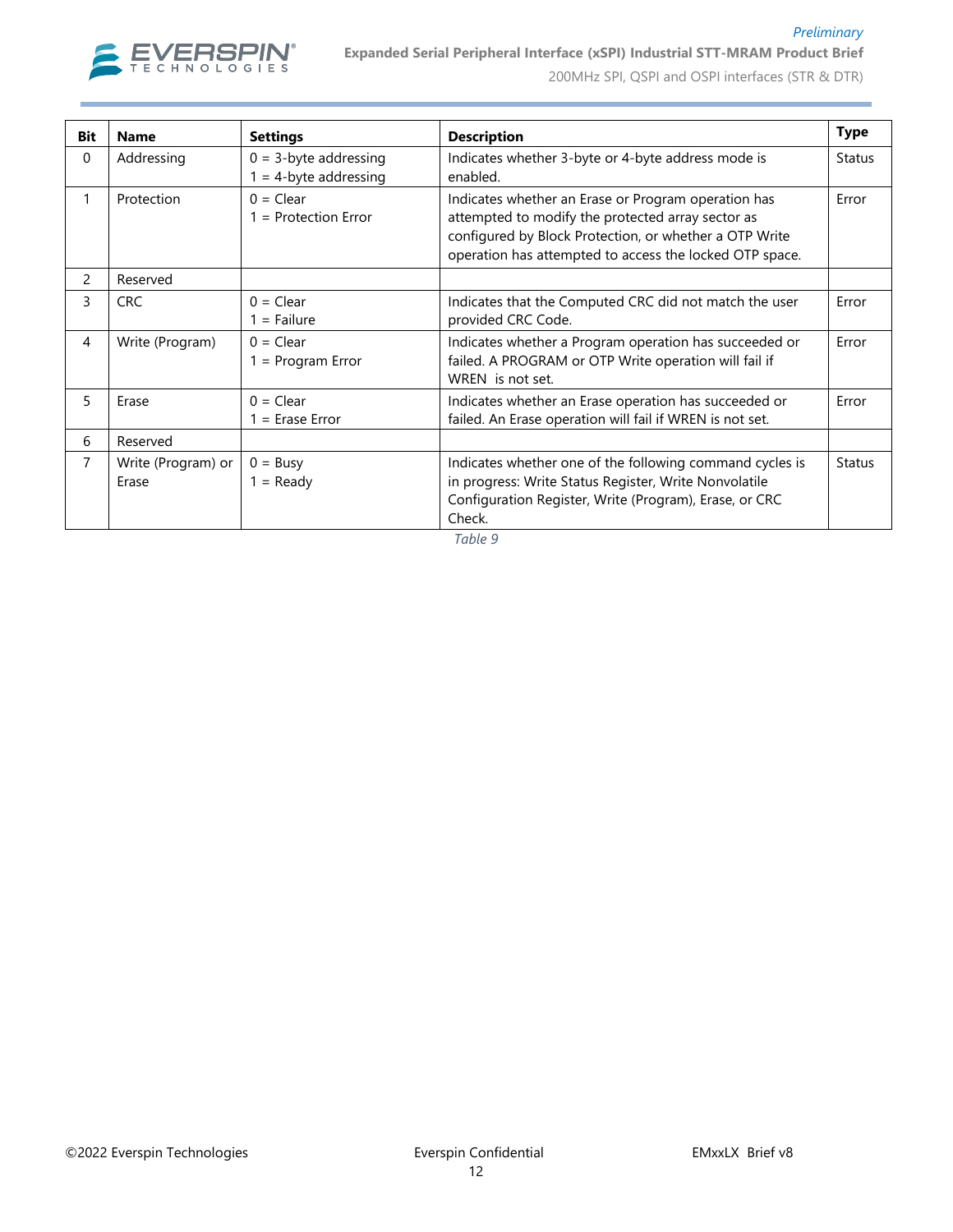

# 5.3 CONFIGURATION REGISTERS

The memory configuration is set by an internal configuration register that is not directly accessible to users. The user can change the default configuration at power up by using the WRITE NONVOLATILE CONFIGURATION REGISTER. Information from the nonvolatile configuration register overwrites the internal configuration register during power on or after a reset.

The user can change the configuration during device operation using the WRITE VOLATILE CONFIGURATION REGISTER command. Information from the volatile configuration registers overwrite the internal configuration register immediately after the WRITE command completes.

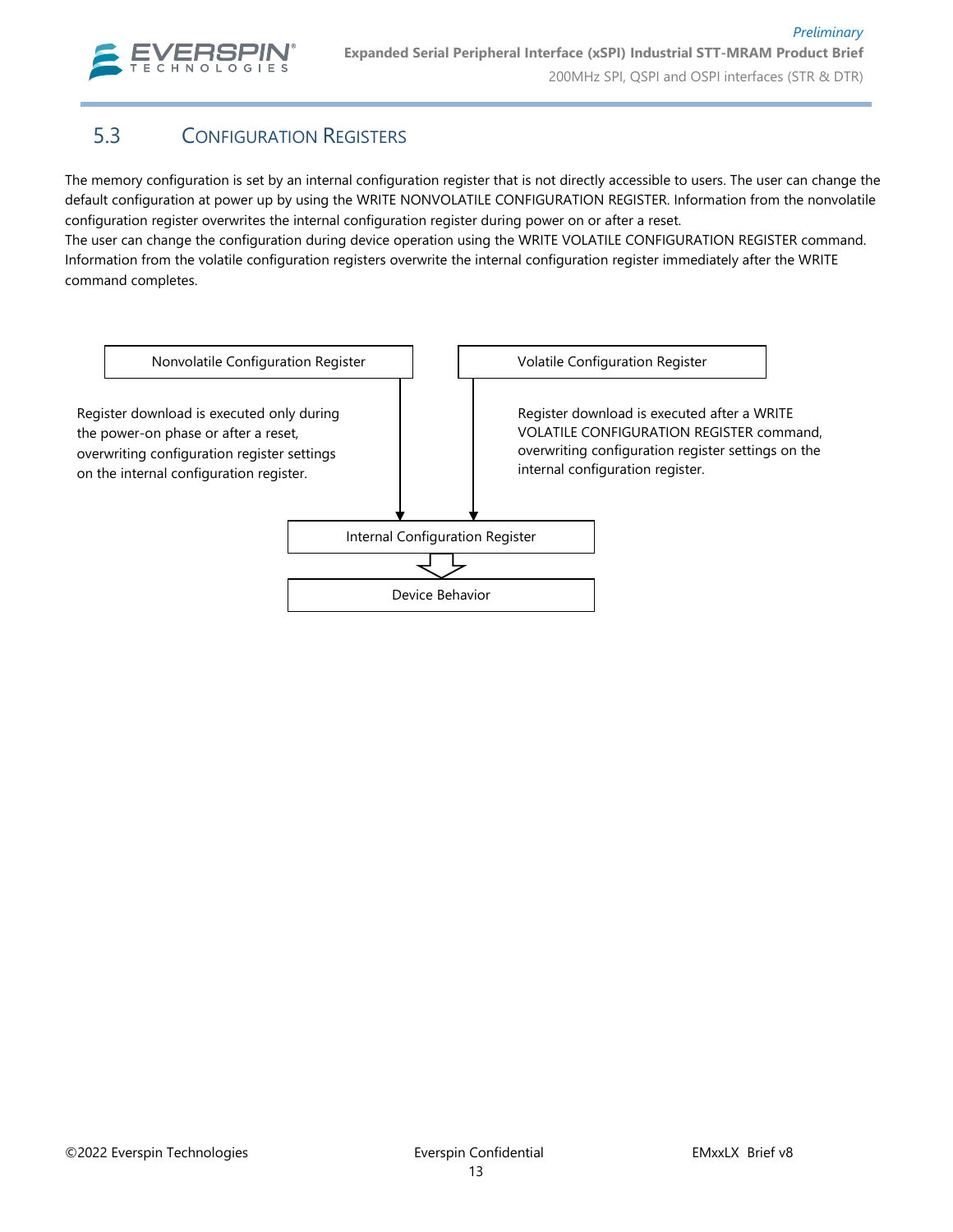

### 5.4 NONVOLATILE CONFIGURATION REGISTER

#### **Nonvolatile Configuration Register 0**

| Address <sup>5</sup> | 0x0000    |          |                  |                               |              |
|----------------------|-----------|----------|------------------|-------------------------------|--------------|
| Bit                  | Op        | Name     | <b>Settings</b>  | <b>Description</b>            | <b>Notes</b> |
| 7:0                  | <b>RW</b> | I/O Mode | 1111 1111 (0xFF) | SPI with DS (default)         | 6            |
|                      |           |          | 1101 1111 (0xDF) | SPI w/o DS                    |              |
|                      |           |          | 1111 1101 (0xFD) | Dual with DS                  |              |
|                      |           |          | 1101 1101 (0xDD) | Dual w/o DS                   |              |
|                      |           |          | 1111 1011 (0xFB) | Quad with DS                  |              |
|                      |           |          | 1101 1011 (0xDB) | Quad w/o DS                   |              |
|                      |           |          | 1110 1011 (0xEB) | Quad DTR with DS              |              |
|                      |           |          | 1100 1011 (0xCB) | Quad DTR w/o DS               |              |
|                      |           |          | 1110 0111 (0xE7) | Octal DTR with DS             |              |
|                      |           |          | 1100 0111 (0xC7) | Octal DTR w/o DS              |              |
|                      |           |          | 1011 0111 (0xB7) | Octal with DS                 |              |
|                      |           |          | 1001 0111 (0x97) | Octal w/o DS                  |              |
|                      |           |          | Others           | SPI with DS (same as default) |              |

| <b>Nonvolatile Configuration Register 1</b> |           |                                             |                                                            |                                                                   |              |  |  |
|---------------------------------------------|-----------|---------------------------------------------|------------------------------------------------------------|-------------------------------------------------------------------|--------------|--|--|
| <b>Address</b>                              | 0x0001    |                                             |                                                            |                                                                   |              |  |  |
| Bit                                         | Op        | <b>Name</b>                                 | <b>Settings</b>                                            | <b>Description</b>                                                | <b>Notes</b> |  |  |
| 7:0                                         | <b>RW</b> | Dummy Cycle<br>Configuration                | 0000 0000<br>0000 0001<br>0000 0010                        | 16 Dummy cycles<br>1 Dummy cycles<br>2 Dummy cycles               |              |  |  |
|                                             |           |                                             | $\cdots$<br>0000 1111<br>0001_0000<br>$\cdots$             | $\cdots$<br>15 Dummy cycles<br>16 Dummy cycles                    |              |  |  |
|                                             |           |                                             | 0001_1110<br>0001 1111<br>1111_1111                        | $\cdots$<br>30 Dummy cycles<br>31 Dummy cycles<br>16 Dummy cycles |              |  |  |
|                                             |           | <b>Nonvolatile Configuration Register 2</b> | Others                                                     | 16 Dummy cycles (default)                                         |              |  |  |
|                                             |           |                                             |                                                            |                                                                   |              |  |  |
| <b>Address</b>                              | 0x0002    |                                             |                                                            |                                                                   |              |  |  |
| Bit                                         | Op        | Name                                        | <b>Settings</b>                                            | <b>Description</b>                                                | <b>Notes</b> |  |  |
| 7:0                                         | <b>RW</b> | Reserved                                    | TBD                                                        |                                                                   |              |  |  |
|                                             |           | <b>Nonvolatile Configuration Register 3</b> |                                                            |                                                                   |              |  |  |
| <b>Address</b>                              | 0x0003    |                                             |                                                            |                                                                   |              |  |  |
| Bit                                         | Op        | Name                                        | <b>Settings</b>                                            | <b>Description</b>                                                | <b>Notes</b> |  |  |
| 7:0                                         | <b>RW</b> | Driver Strength<br>Configuration            | 1111_1111<br>1111_1110<br>1111_1101<br>1111_1100<br>Others | 50 Ohm (default)<br>35 Ohm<br>25 Ohm<br>18 Ohm<br>50 Ohm          |              |  |  |
|                                             |           | <b>Nonvolatile Configuration Register 4</b> |                                                            |                                                                   |              |  |  |
| <b>Address</b>                              | 0x0004    |                                             |                                                            |                                                                   |              |  |  |
| Bit                                         | Op        | <b>Name</b>                                 | <b>Settings</b>                                            | <b>Description</b>                                                | <b>Notes</b> |  |  |
| 7:4                                         | RW        | TBD                                         | TBD                                                        |                                                                   |              |  |  |
| 3:0                                         | <b>RW</b> | DS Delay                                    | TBD                                                        | TBD                                                               |              |  |  |
|                                             |           | <b>Nonvolatile Configuration Register 5</b> |                                                            |                                                                   |              |  |  |

©2022 Everspin Technologies Everspin Confidential EMxxLX Brief v8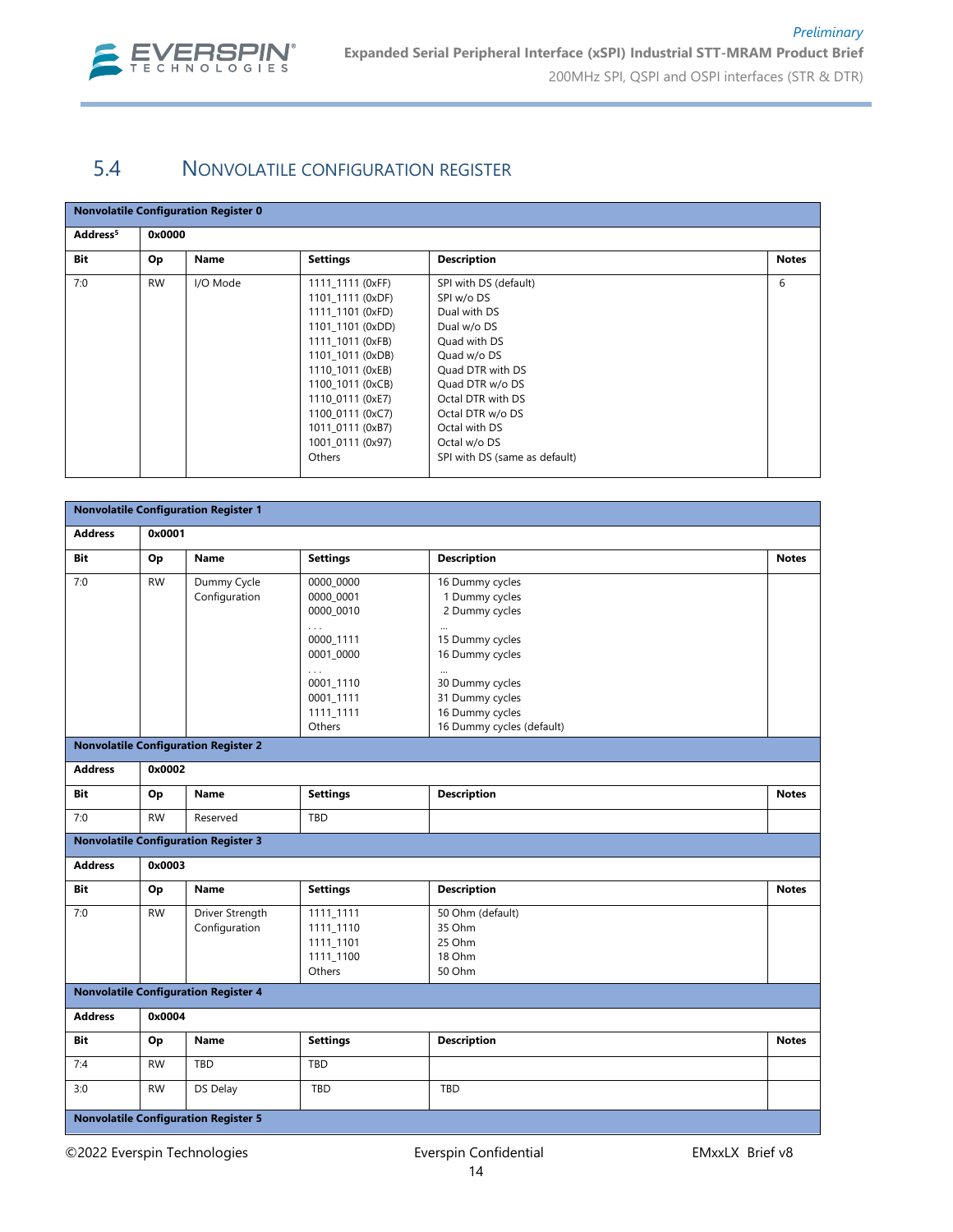

#### **Expanded Serial Peripheral Interface (xSPI) Industrial STT-MRAM Product Brief**

200MHz SPI, QSPI and OSPI interfaces (STR & DTR)

*Preliminary*

| <b>Address</b> | 0x0005    |                                                       |                                                                                                  |                                                                                                                                                                                              |                |
|----------------|-----------|-------------------------------------------------------|--------------------------------------------------------------------------------------------------|----------------------------------------------------------------------------------------------------------------------------------------------------------------------------------------------|----------------|
| Bit            | Op        | Name                                                  | <b>Settings</b>                                                                                  | <b>Description</b>                                                                                                                                                                           | <b>Notes</b>   |
| 7:0            | <b>RW</b> | Address Mode                                          | 1111_1111<br>1111_1110<br>Others                                                                 | 3-Byte Address (default)<br>4-Byte Address<br>3-Byte Address                                                                                                                                 |                |
|                |           | <b>Nonvolatile Configuration Register 6</b>           |                                                                                                  |                                                                                                                                                                                              |                |
| <b>Address</b> | 0x0006    |                                                       |                                                                                                  |                                                                                                                                                                                              |                |
| Bit            | Op        | Name                                                  | <b>Settings</b>                                                                                  | <b>Description</b>                                                                                                                                                                           | <b>Notes</b>   |
| 7:0            | <b>RW</b> | Execute-in-Place<br>(XIP) Configuration               | 1111_1111<br>1111_1110<br>1111_1100<br>Others                                                    | XIP Disabled (default)<br>XIP Enable- Activated if XIP confirmation bit = 0 during FAST READ<br>XIP BOOT- Activated at boot time<br>XIP Disabled                                             | $\mathbf{1}$   |
|                |           | <b>Nonvolatile Configuration Register 7</b>           |                                                                                                  |                                                                                                                                                                                              |                |
| <b>Address</b> | 0x0007    |                                                       |                                                                                                  |                                                                                                                                                                                              |                |
| Bit            | Op        | Name                                                  | <b>Settings</b>                                                                                  | <b>Description</b>                                                                                                                                                                           | <b>Notes</b>   |
| 7:0            | <b>RW</b> | Wrap Configuration                                    | 1111_1111<br>1111_1110<br>1111_1101<br>1111_1100<br>Others                                       | Continuous (default)<br>64-byte wrap<br>32-byte wrap<br>16-byte wrap<br>Continuous                                                                                                           | $\overline{2}$ |
|                |           | <b>Nonvolatile Configuration Register 8</b>           |                                                                                                  |                                                                                                                                                                                              |                |
| <b>Address</b> | 0x0008    |                                                       |                                                                                                  |                                                                                                                                                                                              |                |
| Bit            | Op        | Name                                                  | <b>Settings</b>                                                                                  | <b>Description</b>                                                                                                                                                                           | <b>Notes</b>   |
| 7              | <b>RW</b> | Erase Bit Value                                       | $1 =$ Erase with '1'<br>(default)<br>$0 =$ Erase with '0'                                        | Determines data state for Erase operations                                                                                                                                                   |                |
| 6:2            | <b>RW</b> | TBD                                                   | TBD                                                                                              |                                                                                                                                                                                              |                |
| $\mathbf{1}$   | <b>RW</b> | RPE                                                   | 1 = Reset Pin Disabled                                                                           | When the Reset pin is disabled, the RESET $#$ will be ignored. The                                                                                                                           |                |
|                |           |                                                       | $0 =$ Reset Pin Enabled<br>(default)                                                             | device may be reset with Soft Reset or JESD Reset. In the DFN<br>package option, the RESET# signal is disabled automatically when<br>the device is configured in Quad SPI mode (Register 0). |                |
| 0              | <b>RW</b> | Write mode                                            | $1 =$ Persistent Memory<br>Mode enabled<br>(default)<br>$0 =$ Persistent memory<br>mode disabled | Persistent Memory mode or NOR Flash like mode is selected with<br>this bit.                                                                                                                  | 3              |
|                |           | <b>Nonvolatile Configuration Registers 9,10,11,12</b> |                                                                                                  |                                                                                                                                                                                              |                |
| <b>Address</b> |           | 0x0009, 0x000A, 0x000B, 0x000C                        |                                                                                                  |                                                                                                                                                                                              |                |
| Bit            | Op        | Name                                                  | <b>Settings</b>                                                                                  | <b>Description</b>                                                                                                                                                                           | <b>Notes</b>   |
| 7:0            | <b>RW</b> | Non Volatile user<br>scratch register                 | 1111_1111 (default)                                                                              | Four 8 bit registers available for storing any user data.<br>Table 10                                                                                                                        | 4              |

Notes:

- 1. Only FAST READ (0Bh) supports XIP operation.
- 2. Wrap length affects READ commands. WRITE wrap length will depend on the mode selected in Register 8.
- 3. Used to select the mode for writing to the memory
- 4. These registers may be used for storing user configuration data that will be used for device recovery if necessary.
- 5. Register addresses may be either 3-byte or 4-byte depending on user selection
- 6. When, configuring the I/O mode, the unused IO's, if any, will be left floating. For example, if a user intends to use only the Quad SPI mode in a Octal SPI in a BGA package, IO4-7 will be floating or Hi-Z. These balls may be left unconnected on the PCB if the user never intends to activate Octal SPI. If an Octal SPI BGA device is configured in the Dual SPI mode, IO0 and IO1 will be active and the remaining IO's will be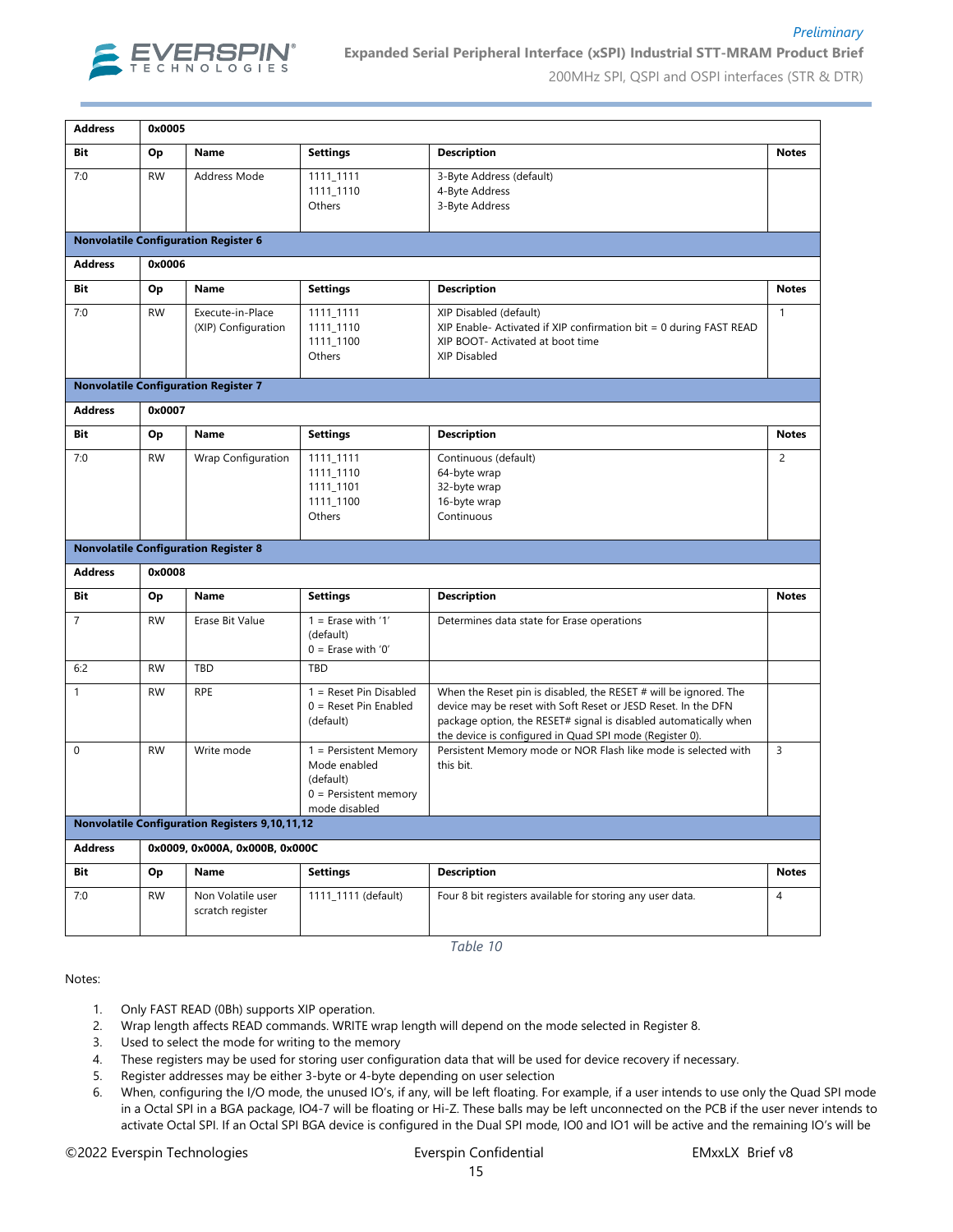

floating except for ball C4 which is dual purpose IO2/WP#. A Quad SPI device in a DFN package which is configured as Dual SPI will use IO2 and IO3 as WP# and RESET# respectively. Similarly, if the same device is configured as SPI mode, IO1 is left floating.

### 5.5 VOLATILE CONFIGURATION REGISTER

| <b>Volatile Configuration Register 0</b> |                                          |                                  |                                                                                                                                                                                                                                                        |                                                                                                                                                                                                                                                     |              |  |  |  |  |  |
|------------------------------------------|------------------------------------------|----------------------------------|--------------------------------------------------------------------------------------------------------------------------------------------------------------------------------------------------------------------------------------------------------|-----------------------------------------------------------------------------------------------------------------------------------------------------------------------------------------------------------------------------------------------------|--------------|--|--|--|--|--|
| Address <sup>4</sup>                     | 0x0000                                   |                                  |                                                                                                                                                                                                                                                        |                                                                                                                                                                                                                                                     |              |  |  |  |  |  |
| Bit                                      | Op                                       | Name                             | <b>Settings</b>                                                                                                                                                                                                                                        | <b>Description</b>                                                                                                                                                                                                                                  | <b>Notes</b> |  |  |  |  |  |
| 7:0                                      | <b>RW</b>                                | I/O Mode                         | 1111_1111 (0xFF)<br>1101_1111 (0xDF)<br>1111_1101 (0xFD)<br>1101_1101 (0xDD)<br>1111_1011 (0xFB)<br>1101_1011 (0xDB)<br>1110_1011 (0xEB)<br>1100_1011 (0xCB)<br>1110_0111 (0xE7)<br>1100_0111 (0xC7)<br>1011_0111 (0xB7)<br>1001_0111 (0x97)<br>Others | SPI with DS (default)<br>SPI w/o DS<br>Dual with DS<br>Dual w/o DS<br>Quad with DS<br>Quad w/o DS<br>Quad DTR with DS<br>Quad DTR w/o DS<br>Octal DTR with DS<br>Octal DTR w/o DS<br>Octal with DS<br>Octal w/o DS<br>SPI with DS (same as default) | 5            |  |  |  |  |  |
|                                          | <b>Volatile Configuration Register 1</b> |                                  |                                                                                                                                                                                                                                                        |                                                                                                                                                                                                                                                     |              |  |  |  |  |  |
| <b>Address</b>                           | 0x0001                                   |                                  |                                                                                                                                                                                                                                                        |                                                                                                                                                                                                                                                     |              |  |  |  |  |  |
| Bit                                      | Op                                       | Name                             | <b>Settings</b>                                                                                                                                                                                                                                        | <b>Description</b>                                                                                                                                                                                                                                  | <b>Notes</b> |  |  |  |  |  |
| 7:0                                      | <b>RW</b>                                | Dummy Cycle<br>Configuration     | 0000_0000<br>0000_0001<br>0000_0010<br>$\ldots$<br>0000_1111<br>0001_0000<br>$\ldots$<br>0001_1110<br>0001_1111<br>Others                                                                                                                              | 16 Dummy cycles<br>1 Dummy cycles<br>2 Dummy cycles<br>15 Dummy cycles<br>16 Dummy cycles<br>$\cdots$<br>30 Dummy cycles<br>31 Dummy cycles<br>16 Dummy cycles                                                                                      |              |  |  |  |  |  |
|                                          | <b>Volatile Configuration Register 2</b> |                                  |                                                                                                                                                                                                                                                        |                                                                                                                                                                                                                                                     |              |  |  |  |  |  |
| <b>Address</b>                           | 0x0002                                   |                                  |                                                                                                                                                                                                                                                        |                                                                                                                                                                                                                                                     |              |  |  |  |  |  |
| Bit                                      | Op                                       | Name                             | <b>Settings</b><br><b>Description</b>                                                                                                                                                                                                                  |                                                                                                                                                                                                                                                     | <b>Notes</b> |  |  |  |  |  |
| 7:0                                      | <b>RW</b>                                | Reserved                         | TBD                                                                                                                                                                                                                                                    |                                                                                                                                                                                                                                                     |              |  |  |  |  |  |
|                                          | <b>Volatile Configuration Register 3</b> |                                  |                                                                                                                                                                                                                                                        |                                                                                                                                                                                                                                                     |              |  |  |  |  |  |
| <b>Address</b>                           | 0x0003                                   |                                  |                                                                                                                                                                                                                                                        |                                                                                                                                                                                                                                                     |              |  |  |  |  |  |
| Bit                                      | Op                                       | Name                             | <b>Settings</b>                                                                                                                                                                                                                                        | <b>Description</b>                                                                                                                                                                                                                                  | <b>Notes</b> |  |  |  |  |  |
| 7:0                                      | <b>RW</b>                                | Driver Strength<br>Configuration | 1111_1111<br>1111_1110<br>1111_1101<br>1111_1100<br>Others                                                                                                                                                                                             | 50 Ohm (default)<br>35 Ohm<br>25 Ohm<br>18 Ohm<br>50 Ohm                                                                                                                                                                                            |              |  |  |  |  |  |
| <b>Volatile Configuration Register 4</b> |                                          |                                  |                                                                                                                                                                                                                                                        |                                                                                                                                                                                                                                                     |              |  |  |  |  |  |
| <b>Address</b>                           | 0x0004                                   |                                  |                                                                                                                                                                                                                                                        |                                                                                                                                                                                                                                                     |              |  |  |  |  |  |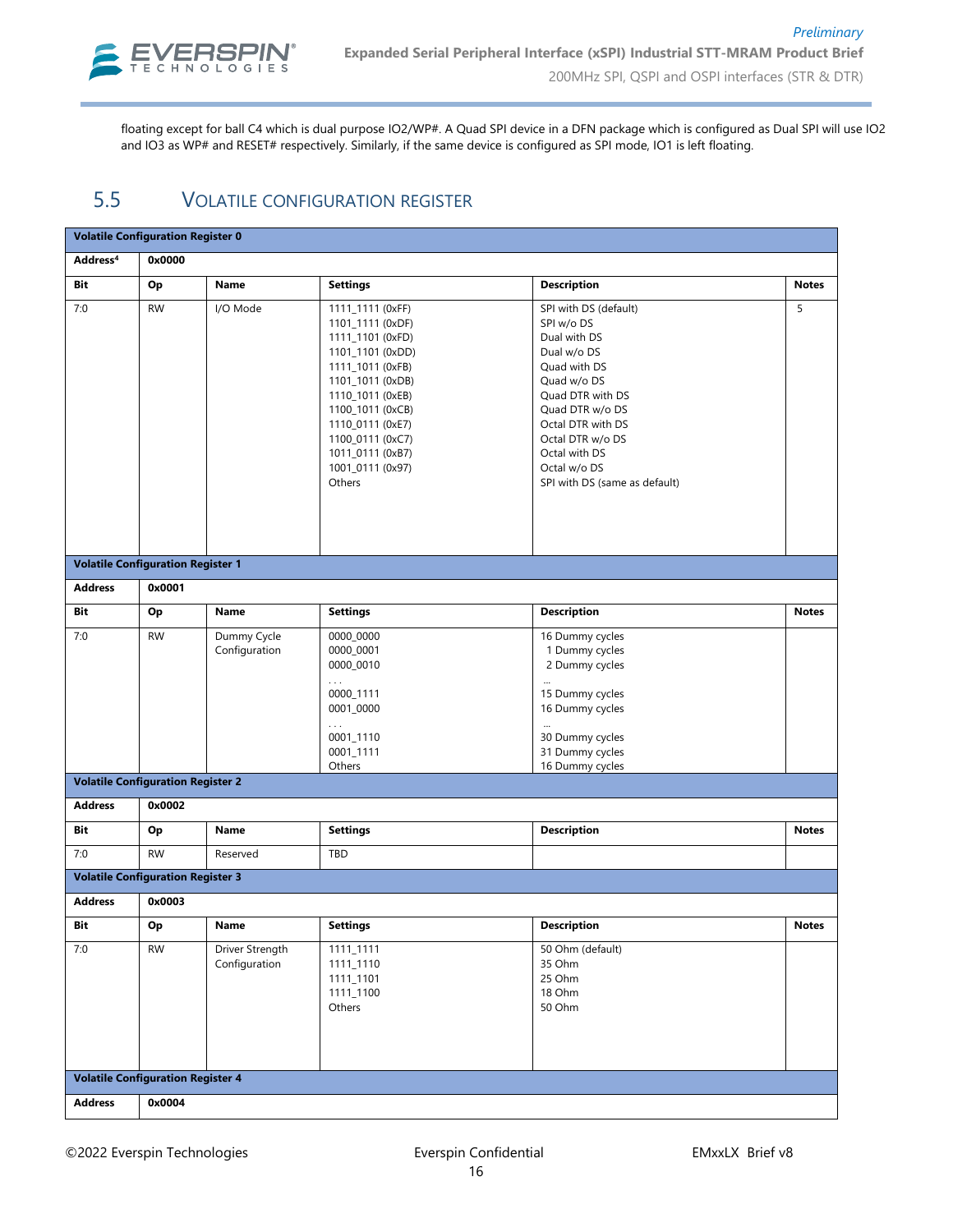

#### **Expanded Serial Peripheral Interface (xSPI) Industrial STT-MRAM Product Brief**

200MHz SPI, QSPI and OSPI interfaces (STR & DTR)

*Preliminary*

| Bit                                      | Op        | Name                                    | <b>Settings</b>                                                                          | <b>Description</b>                                                                                                                                                                                                                                                     | <b>Notes</b>   |  |  |  |  |  |  |  |
|------------------------------------------|-----------|-----------------------------------------|------------------------------------------------------------------------------------------|------------------------------------------------------------------------------------------------------------------------------------------------------------------------------------------------------------------------------------------------------------------------|----------------|--|--|--|--|--|--|--|
| 7:4                                      | <b>RW</b> | Reserved                                | <b>TBD</b>                                                                               |                                                                                                                                                                                                                                                                        |                |  |  |  |  |  |  |  |
| 3:0                                      | <b>RW</b> | DS Delay                                | TBD                                                                                      | TBD                                                                                                                                                                                                                                                                    |                |  |  |  |  |  |  |  |
| <b>Volatile Configuration Register 5</b> |           |                                         |                                                                                          |                                                                                                                                                                                                                                                                        |                |  |  |  |  |  |  |  |
| <b>Address</b>                           | 0x0005    |                                         |                                                                                          |                                                                                                                                                                                                                                                                        |                |  |  |  |  |  |  |  |
| Bit                                      | Op        | Name                                    | <b>Settings</b>                                                                          | <b>Description</b>                                                                                                                                                                                                                                                     | <b>Notes</b>   |  |  |  |  |  |  |  |
| 7:0                                      | <b>RW</b> | Address Mode                            | 1111_1111<br>1111_1110<br>Others                                                         | 3-Byte Address (default)<br>4-Byte Address<br>3-Byte Address                                                                                                                                                                                                           |                |  |  |  |  |  |  |  |
| <b>Volatile Configuration Register 6</b> |           |                                         |                                                                                          |                                                                                                                                                                                                                                                                        |                |  |  |  |  |  |  |  |
| <b>Address</b>                           | 0x0006    |                                         |                                                                                          |                                                                                                                                                                                                                                                                        |                |  |  |  |  |  |  |  |
| Bit                                      | Op        | Name                                    | <b>Settings</b>                                                                          | <b>Description</b>                                                                                                                                                                                                                                                     | <b>Notes</b>   |  |  |  |  |  |  |  |
| 7:0                                      | <b>RW</b> | Execute-in-Place<br>(XIP) Configuration | 1111_1111<br>1111 1110<br>Others                                                         | XIP Disabled (default)<br>XIP Enable- Activated if XIP confirmation bit = $0$<br>during FAST READ<br>XIP Disabled                                                                                                                                                      |                |  |  |  |  |  |  |  |
| <b>Volatile Configuration Register 7</b> |           |                                         |                                                                                          |                                                                                                                                                                                                                                                                        |                |  |  |  |  |  |  |  |
| <b>Address</b>                           | 0x0007    |                                         |                                                                                          |                                                                                                                                                                                                                                                                        |                |  |  |  |  |  |  |  |
| Bit                                      | Op        | <b>Name</b>                             | <b>Settings</b>                                                                          | <b>Description</b>                                                                                                                                                                                                                                                     | <b>Notes</b>   |  |  |  |  |  |  |  |
| 7:0                                      | <b>RW</b> | Wrap Configuration                      | 1111_1111<br>1111_1110<br>1111_1101<br>1111_1100<br>Others                               | Continuous (default)<br>64-byte wrap<br>32-byte wrap<br>16-byte wrap<br>Continuous                                                                                                                                                                                     | 2              |  |  |  |  |  |  |  |
| <b>Volatile Configuration Register 8</b> |           |                                         |                                                                                          |                                                                                                                                                                                                                                                                        |                |  |  |  |  |  |  |  |
| <b>Address</b>                           | 0x0008    |                                         |                                                                                          |                                                                                                                                                                                                                                                                        |                |  |  |  |  |  |  |  |
| Bit                                      | Op        | Name                                    | <b>Settings</b>                                                                          | <b>Description</b>                                                                                                                                                                                                                                                     | <b>Notes</b>   |  |  |  |  |  |  |  |
| $\overline{7}$                           | <b>RW</b> | Erase Bit Value                         | $1 =$ Erase with '1' (default)<br>$0 =$ Erase with '0'                                   | Determines data state for Erase operations                                                                                                                                                                                                                             |                |  |  |  |  |  |  |  |
| 6:3                                      | <b>RW</b> | Reserved                                |                                                                                          |                                                                                                                                                                                                                                                                        |                |  |  |  |  |  |  |  |
| $\overline{2}$                           | <b>RW</b> | OTP Unlock                              | 1 = OTP Lock Enable (default)<br>$0 =$ OTP Lock Disable"                                 | When OTP Lock is disabled this will override the<br>OTP Lock Byte setting and unlock the OTP array.                                                                                                                                                                    |                |  |  |  |  |  |  |  |
| $\mathbf{1}$                             | <b>RW</b> | <b>RPE</b>                              | $1 =$ Reset Pin Enabled (default)<br>$0 =$ Reset Pin Disabled                            | When the Reset pin is disabled, the RESET # will<br>be ignored. The device may be reset with Soft<br>Reset or JESD Reset. In the DFN package option,<br>the RESET# signal is disabled automatically when<br>the device is configured in Quad SPI mode<br>(Register 0). |                |  |  |  |  |  |  |  |
| $\mathbf 0$                              | <b>RW</b> | Write mode                              | 1 = Persistent Memory Mode enabled<br>(default)<br>$0 =$ Persistent memory mode disabled | Persistent Memory mode or NOR Flash like<br>mode is selected with this bit.                                                                                                                                                                                            | $\overline{3}$ |  |  |  |  |  |  |  |

*Table 11*

Notes:

- 1. Only FAST READ (0Bh) supports XIP operation.
- 2. Wrap length affects READ commands. WRITE wrap length will depend on the mode selected in Register 8.
- 3. Used to select the mode for writing to the memory
- 4. Register addresses may be either 3-byte or 4-byte depending on user selection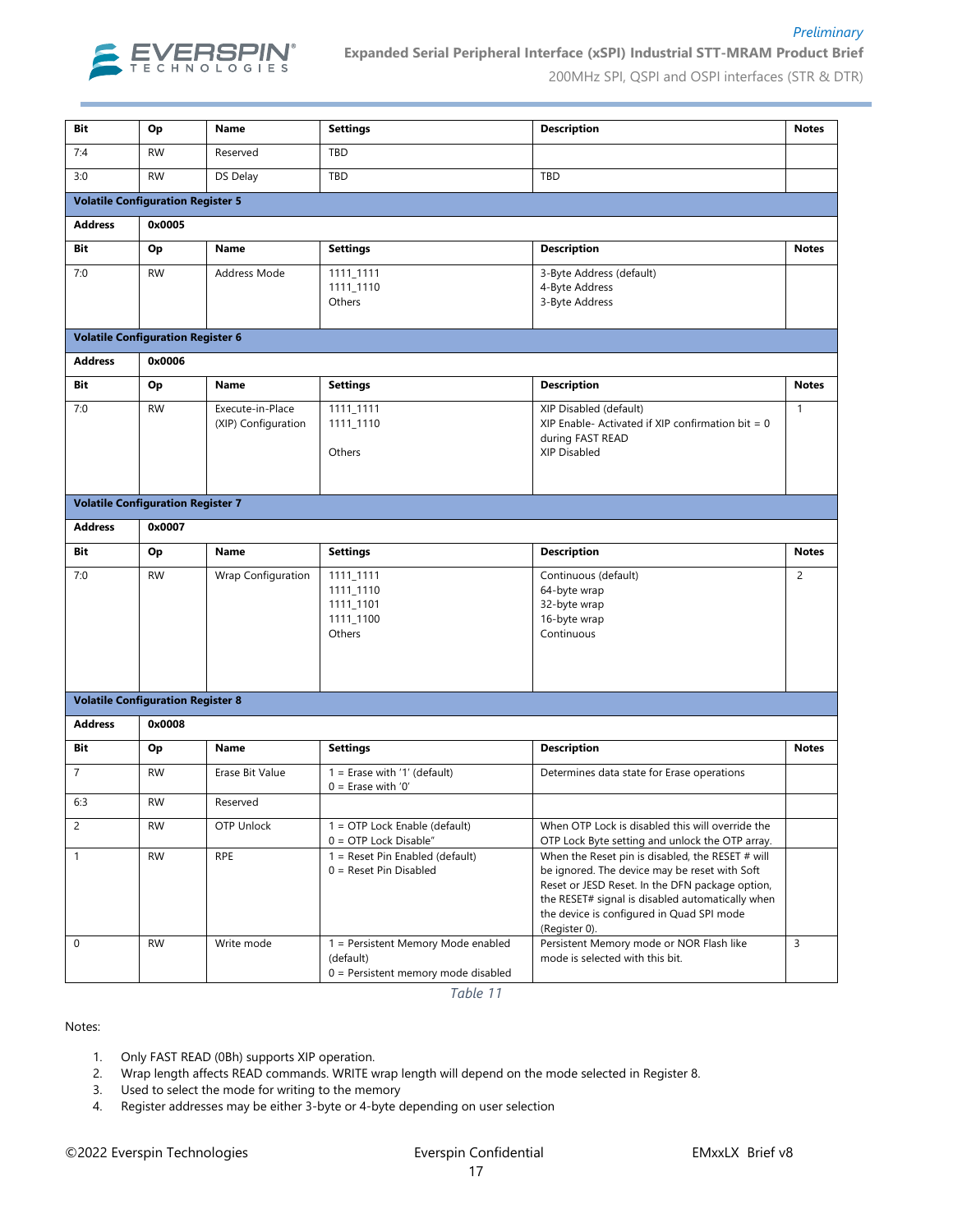

- 5. When, configuring the I/O mode, the unused IO's, if any, will be left floating. For example, if a user intends to use only the Quad SPI mode in a Octal SPI in a BGA package, IO4-7 will be floating or Hi-Z. These balls may be left unconnected on the PCB is the user never intends to activate Octal SPI. If an Octal SPI BGA device is configured in the Dual SPI mode, IO0 and IO1 will be active and the remaining IO's will be floating except for ball C4 which is dual purpose IO2/WP#. A Quad SPI device in a DFN package which is configured as Dual SPI will leave IO2 and IO3 as WP# and RESET# respectively. Similarly, if the same device is configured as SPI mode, IO1 is left floating.
- 6. Default settings are power-on reset defaults.

*Table 20*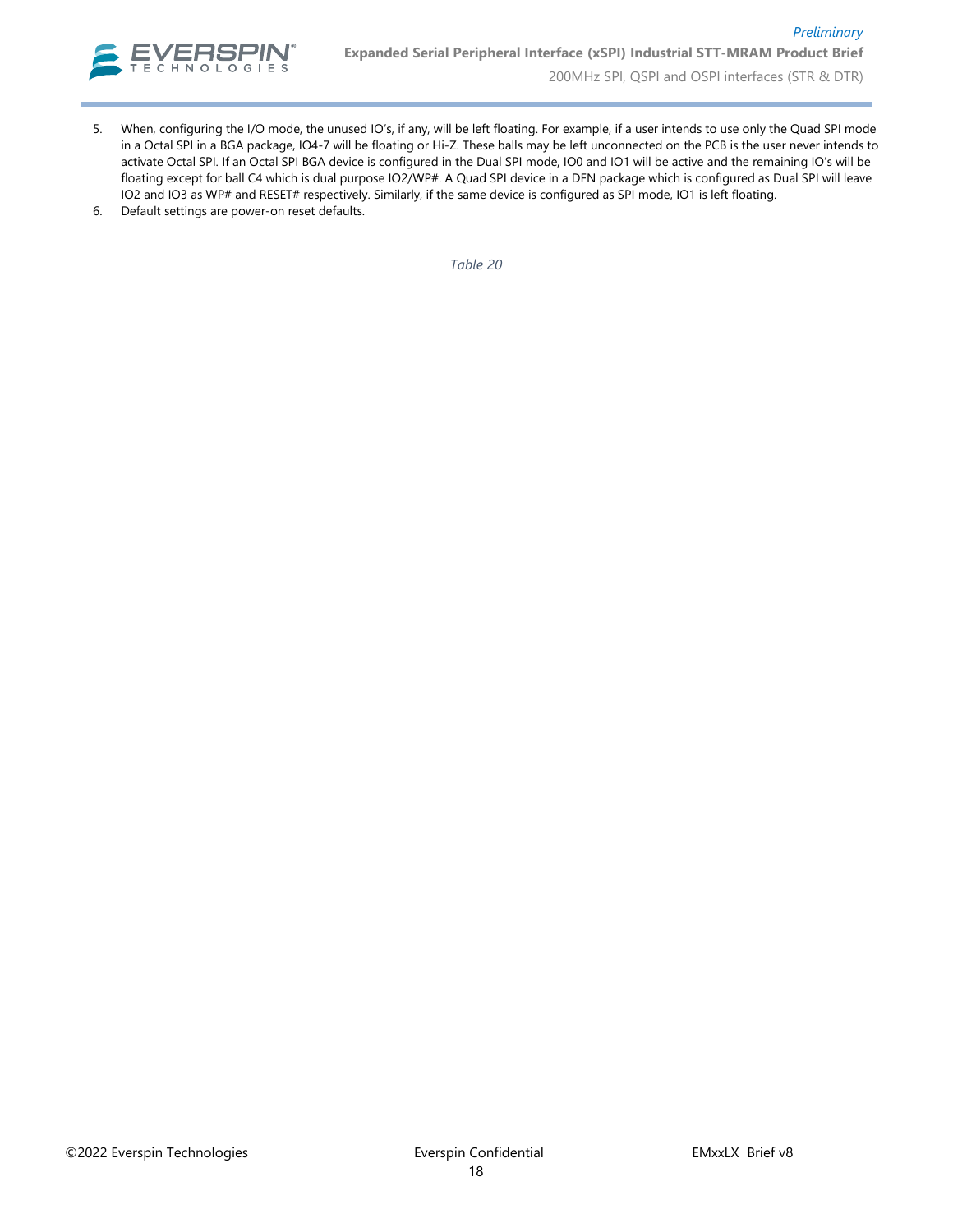

# **6 xSPI Command Opcodes and Modes**

All commands, addresses and data are shifted in and out of the device, beginning with the most significant bit on the first rising edge of CK after CS# is driven low. Command sequences starts with a one-byte command code. The one-byte command code is shifted into the device on the IO's, and each bit is latched on the rising edges of CK. Depending on the command, this might be followed by address bytes or by data bytes, or by both or neither. CS# must be driven high after the last bit of the command sequence has been completed. For the commands Read, Read Fast, Read Status Register or Deep Power-Down exit, and Read ID, the shifted-in command sequence is followed by a data-out sequence. All read instructions can be completed after any bit of the data-out sequence is being shifted out, then CS# must be driven high to return to deselected status.

| <b>INSTRUCTION COMMAND SET</b>                     | <b>OPCODE</b> | <b>SPI</b><br><b>MODE</b> | <b>DSPI</b> | <b>QSPI</b><br><b>MODE</b> |                       | <b>OSPI</b><br><b>MODE</b> |              | <b>ADDRESS</b>           | LATENCY <sup>4</sup> |
|----------------------------------------------------|---------------|---------------------------|-------------|----------------------------|-----------------------|----------------------------|--------------|--------------------------|----------------------|
|                                                    | (HEX)         |                           | <b>MODE</b> | <b>STR</b>                 | <b>DTR</b>            | <b>STR</b>                 | <b>DTR</b>   | <b>BYTES<sup>6</sup></b> | (DUMMY)              |
| <b>RESET Enable</b>                                | 0x66          | $1s-0-0$                  | $2s-0-0$    | $4s - 0 - 0$               | $4s-0-0$              | $8s-0-0$                   | $8d - 0 - 0$ | $\mathbf 0$              | $\mathbf 0$          |
| <b>RESET Memory</b>                                | 0x99          | $1s-0-0$                  | $2s-0-0$    | $4s - 0 - 0$               | $4s-0-0$              | $8s-0-0$                   | $8d - 0 - 0$ | $\mathbf 0$              | $\Omega$             |
| Read ID                                            | 0x9E          | $1s-0-1s$                 | $\sim$      | $\sim$                     | $\sim$                | 8s-0-8s                    | 8d-0-8d      | $\mathbf 0$              | 0,0,0,8              |
| Read ID                                            | 0x9F          | $1s-0-1s$                 | $\sim$      | $\sim$                     | $\sim$                | $8s-0-8s$                  | $8d-0-8d$    | $\Omega$                 | 0,0,0,8              |
| Read ID MIO                                        | 0xAF          | $1s-0-1s$                 | $2s-0-2s$   | $4s-0-4s$                  | $4s-0-4d$             | 8s-0-8s                    | 8d-0-8d      | $\mathbf 0$              | 0,0,0,8              |
| Read                                               | 0x03          | $1s-1s-1s$                | $\sim$      | $\sim$                     | $\tilde{\phantom{a}}$ | $\sim$                     | $\sim$       | 3/4                      | $\mathbf 0$          |
| Read Fast (XIP)                                    | 0x0B          | $1s-1s-1s$                | $2s-2s-2s$  | $4s-4s-4s$                 | 4s-4d-4d              | 8s-8s-8s                   | 8d-8d-8d     | $3/4^5$                  | <b>DCC</b>           |
| Read Fast Dual Output                              | 0x3B          | $1s-1s-2s$                | $2s-2s-2s$  | $\sim$                     | $\sim$                | $\sim$                     | $\sim$       | 3/4                      | <b>DCC</b>           |
| Read Fast Dual I/O                                 | 0xBB          | $1s-2s-2s$                | $2s-2s-2s$  | $\sim$                     | $\sim$                | $\sim$                     | $\sim$       | 3/4                      | <b>DCC</b>           |
| Read Fast Quad Output                              | 0x6B          | $1s-1s-4s$                | $\thicksim$ | $4s-4s-4s$                 | 4s-4d-4d              | $\thicksim$                | $\sim$       | 3/4                      | DCC                  |
| Read Fast Quad I/O                                 | 0xEB          | $1s-4s-4s$                | $\thicksim$ | $4s-4s-4s$                 | 4s-4d-4d              | $\thicksim$                | $\thicksim$  | 3/4                      | <b>DCC</b>           |
| Read Fast DTR                                      | 0x0D          | $1s-1d-1d$                | $2s-2d-2d$  | 4s-4d-4d                   | 4s-4d-4d              | $\sim$                     | $\sim$       | 3/4                      | <b>DCC</b>           |
| Read Fast Dual Output DTR                          | 0x3D          | $1s-1d-2d$                | $2s-2d-2d$  | $\sim$                     | $\thicksim$           | $\sim$                     | $\sim$       | 3/4                      | <b>DCC</b>           |
| Read Fast Dual I/O DTR                             | 0xBD          | $1s-2d-2d$                | $2s-2d-2d$  | $\sim$                     | $\sim$                | $\sim$                     | $\sim$       | 3/4                      | <b>DCC</b>           |
| Read Fast Quad Output DTR                          | 0x6D          | $1s-1d-4d$                | $\sim$      | 4s-4d-4d                   | 4s-4d-4d              | $\sim$                     | $\sim$       | 3/4                      | DCC                  |
| Read Fast Quad I/O DTR                             | 0xED          | $1s-4d-4d$                | $\sim$      | 4s-4d-4d                   | 4s-4d-4d              | $\thicksim$                | $\thicksim$  | 3/4                      | <b>DCC</b>           |
| Read Word Quad I/O (no DTR)                        | 0xE7          | $1s-4s-4s$                | $\sim$      | $4s-4s-4s$                 |                       | $\sim$                     | $\sim$       | 3/4                      | 4                    |
| Read Fast Octal Output <sup>3</sup>                | 0x8B          | $1s-1s-8s$                | $\sim$      | $\sim$                     | $\sim$                | 8s-8s-8s                   | 8d-8d-8d     | $3/4^{5}$                | <b>DCC</b>           |
| Read Fast Octal I/O <sup>3</sup>                   | 0xCB          | $1s-8s-8s$                | $\sim$      | $\sim$                     | $\sim$                | 8s-8s-8s                   | 8d-8d-8d     | $3/4^5$                  | <b>DCC</b>           |
| Read Fast Octal Output DTR <sup>3</sup>            | 0x9D          | 1s-1d-8d                  | $\sim$      | $\sim$                     | $\sim$                | 8d-8d-8d                   | 8d-8d-8d     | $3/4^{5}$                | <b>DCC</b>           |
| Read Fast Octal I/O DTR <sup>3</sup>               | 0xFD          | 1s-8d-8d                  | $\sim$      | $\sim$                     | $\sim$                | 8d-8d-8d                   | 8d-8d-8d     | 4 <sup>5</sup>           | <b>DCC</b>           |
| Read 4-byte address                                | 0x13          | $1s-1s-1s$                | $\sim$      | $\sim$                     | $\sim$                | $\sim$                     | $\sim$       | 4                        | $\mathbf 0$          |
| Read Fast 4-byte address                           | 0x0C          | $1s-1s-1s$                | $2s-2s-2s$  | $4s-4s-4s$                 | 4s-4d-4d              | 8s-8s-8s                   | 8d-8d-8d     | 4 <sup>5</sup>           | <b>DCC</b>           |
| Read Fast Dual Output 4-Byte Address               | 0x3C          | $1s-1s-2s$                | $2s-2s-2s$  | $\sim$                     | $\thicksim$           | $\sim$                     | $\thicksim$  | $\overline{4}$           | <b>DCC</b>           |
| Read Fast Dual I/O 4-byte Address                  | 0xBC          | $1s-2s-2s$                | $2s-2s-2s$  | $\sim$                     | $\sim$                | $\sim$                     | $\sim$       | $\overline{4}$           | <b>DCC</b>           |
| Read Fast Quad Output 4-Byte Address               | 0x6C          | $1s-1s-4s$                | $\sim$      | $4s-4s-4s$                 | 4s-4d-4d              | $\sim$                     | $\sim$       | $\overline{4}$           | <b>DCC</b>           |
| Read Fast Quad I/O 4-Byte Address                  | 0xEC          | $1s-4s-4s$                | $\thicksim$ | $4s-4s-4s$                 | 4s-4d-4d              | $\sim$                     | $\sim$       | 4                        | <b>DCC</b>           |
| Read Fast DTR 4-Byte Address                       | 0x0E          | $1s-1d-1d$                | $2s-2d-2d$  | 4s-4d-4d                   | 4s-4d-4d              | $\sim$                     | $\sim$       | 4                        | <b>DCC</b>           |
| Read Fast Dual I/O DTR 4-Byte Address              | 0xBE          | $1s-2d-2d$                | $2s-2d-2d$  | $\sim$                     | $\sim$                | $\sim$                     | $\sim$       | $\overline{4}$           | <b>DCC</b>           |
| Read Fast Quad I/O DTR 4-Byte Address              | 0xEE          | $1s-4d-4d$                | $\sim$      | 4s-4d-4d                   | 4s-4d-4d              | $\sim$                     | $\sim$       | $\overline{4}$           | <b>DCC</b>           |
| Read Fast Octal Output 4-byte address <sup>3</sup> | 0x7C          | $1s-1s-8s$                | $\sim$      | $\sim$                     | $\sim$                | 8s-8s-8s                   | 8d-8d-8d     | 4 <sup>5</sup>           | <b>DCC</b>           |
| Read Fast Octal I/O 4-byte address <sup>3</sup>    | 0xCC          | $1s-8s-8s$                | $\thicksim$ | $\sim$                     | $\sim$                | 8s-8s-8s                   | 8d-8d-8d     | 4 <sup>5</sup>           | <b>DCC</b>           |
| Write Enable                                       | 0x06          | $1s-0-0$                  | $2s-0-0$    | $4s-0-0$                   | $4s-0-0$              | $8s - 0 - 0$               | $8d - 0 - 0$ | $\mathbf 0$              | $\mathbf 0$          |

|  | <b>Table 21: Instruction Command Table</b> |  |
|--|--------------------------------------------|--|
|  |                                            |  |

©2022 Everspin Technologies exercise Everspin Confidential EMxxLX Brief v8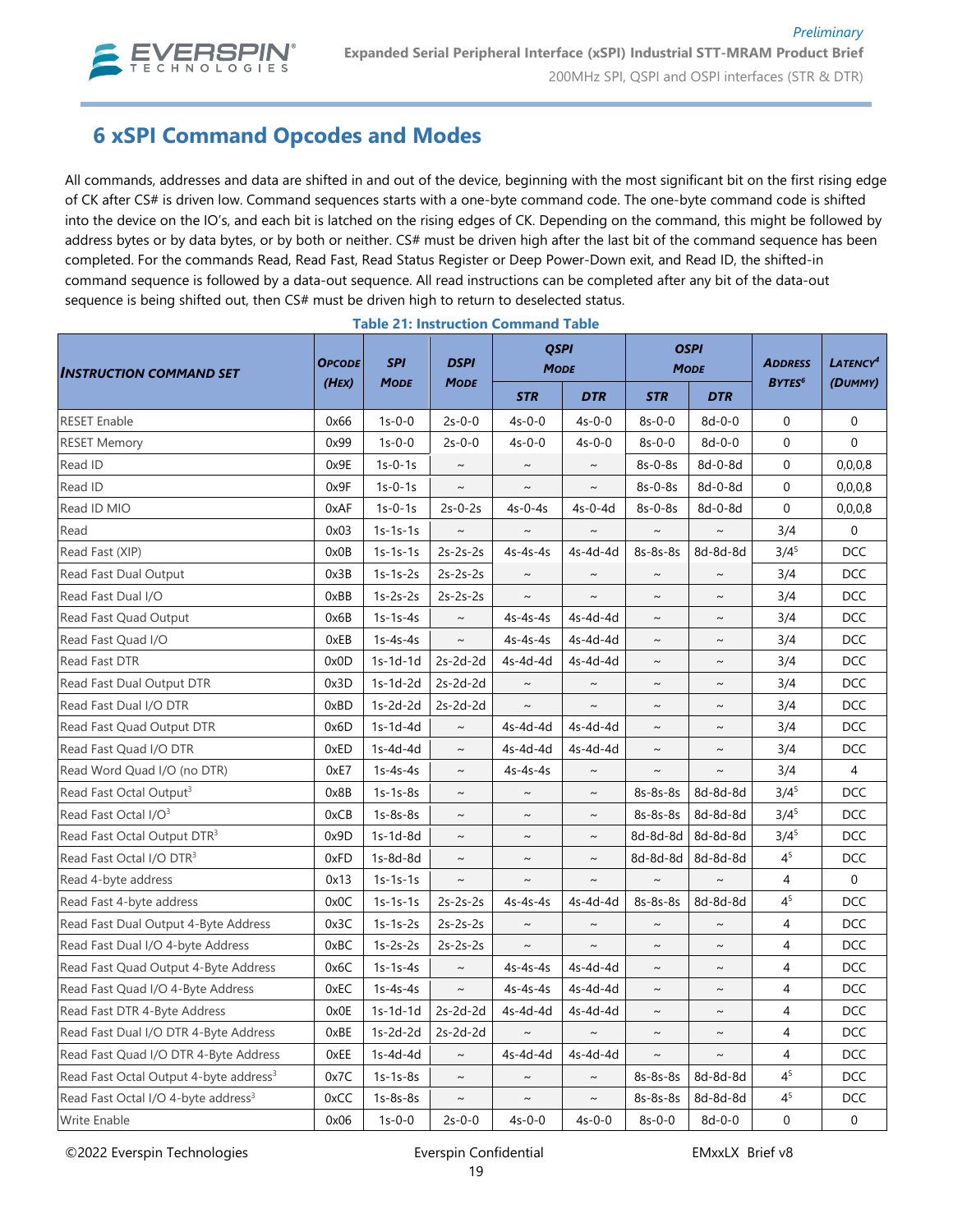

#### *Preliminary* **Expanded Serial Peripheral Interface (xSPI) Industrial STT-MRAM Product Brief**

200MHz SPI, QSPI and OSPI interfaces (STR & DTR)

| <b>INSTRUCTION COMMAND SET</b>                             | <b>OPCODE</b> | <b>SPI</b><br>MODE | <b>DSPI</b> | <b>QSPI</b><br><b>MODE</b> |                       | <b>OSPI</b><br><b>MODE</b> |              | <b>ADDRESS</b>           | <b>LATENCY<sup>4</sup></b> |
|------------------------------------------------------------|---------------|--------------------|-------------|----------------------------|-----------------------|----------------------------|--------------|--------------------------|----------------------------|
|                                                            | (HEX)         |                    | <b>MODE</b> | <b>STR</b>                 | <b>DTR</b>            | <b>STR</b>                 | <b>DTR</b>   | <b>BYTES<sup>6</sup></b> | (DUMMY)                    |
| Write Disable                                              | 0x04          | $1s-0-0$           | $2s-0-0$    | $4s-0-0$                   | $4s-0-0$              | $8s-0-0$                   | $8d - 0 - 0$ | $\mathbf 0$              | 0                          |
| Read Status Register                                       | 0x05          | $1s-0-1s$          | $2s-0-2s$   | $4s - 0 - 4s$              | $4s-0-4d$             | $8s-0-8s$                  | 8d-0-8d      | $\mathbf 0$              | 0,0,0,8                    |
| Read Flag Status Register                                  | 0x70          | $1s-0-1s$          | $2s-0-2s$   | $4s - 0 - 4s$              | 4s-0-4d               | $8s-0-8s$                  | 8d-0-8d      | $\mathbf 0$              | 0,0,0,8                    |
| Read Nonvolatile Configuration Register                    | 0xB5          | $1s-1s-1s$         | $2s-2s-2s$  | $4s-4s-4s$                 | 4s-4d-4d              | 8s-8s-8s                   | 8d-8d-8d     | $3/4^{5}$                | 0,0,0,8                    |
| Read Volatile Configuration Register                       | 0x85          | $1s-1s-1s$         | $2s-2s-2s$  | $4s-4s-4s$                 | 4s-4d-4d              | 8s-8s-8s                   | 8d-8d-8d     | $3/4^{5}$                | 0,0,0,8                    |
| Read General Purpose Read Register                         | 0x96          | $1s-0-1s$          | $2s-0-2s$   | $4s-0-4s$                  | $4s-0-4d$             | 8s-0-8s                    | 8d-0-8d      | 0                        | 8,8,8,8                    |
| Write Status Register <sup>1</sup>                         | 0x01          | $1s-0-1s$          | $2s-0-2s$   | $4s - 0 - 4s$              | 4s-0-4d               | 8s-0-8s                    | 8d-0-8d      | $\mathbf 0$              | 0                          |
| Write Nonvolatile Configuration Register <sup>1</sup>      | 0xB1          | $1s-1s-1s$         | $2s-2s-2s$  | $4s-4s-4s$                 | 4s-4d-4d              | 8s-8s-8s                   | 8d-8d-8d     | $3/4^{5}$                | 0                          |
| Write Volatile Configuration Register <sup>1</sup>         | 0x81          | $1s-1s-1s$         | $2s-2s-2s$  | $4s-4s-4s$                 | 4s-4d-4d              | 8s-8s-8s                   | 8d-8d-8d     | $3/4^{5}$                | $\mathbf 0$                |
| Clear Flag Status Register                                 | 0x50          | $1s-0-0$           | $2s-0-0$    | $4s-0-0$                   | $4s-0-0$              | $8s-0-0$                   | $8d - 0 - 0$ | $\mathbf 0$              | $\mathbf 0$                |
| Write (Program Page) <sup>1,2</sup>                        | 0x02          | $1s-1s-1s$         | $2s-2s-2s$  | $4s-4s-4s$                 | 4s-4d-4d              | 8s-8s-8s                   | 8d-8d-8d     | $3/4^{5}$                | $\mathbf 0$                |
| Write (Program) Fast Dual Input <sup>1,2</sup>             | 0xA2          | $1s-1s-2s$         | $2s-2s-2s$  | $\sim$                     | $\sim$                | $\sim$                     | $\sim$       | 3/4                      | $\mathbf 0$                |
| Write (Program) Fast Dual Input Extended <sup>1,2</sup>    | 0xD2          | $1s-2s-2s$         | $2s-2s-2s$  | $\sim$                     | $\sim$                | $\sim$                     | $\sim$       | 3/4                      | $\mathbf 0$                |
| Write (Program) Fast Quad Input <sup>1,2</sup>             | 0x32          | $1s-1s-4s$         | $\sim$      | 4s-4s-4s                   | 4s-4d-4d              | $\sim$                     | $\tilde{}$   | 3/4                      | 0                          |
| Write (Program) Fast Quad Input Extended <sup>1,2</sup>    | 0x38          | $1s-4s-4s$         | $\sim$      | $4s-4s-4s$                 | 4s-4d-4d              | $\sim$                     | $\tilde{}$   | 3/4                      | $\mathbf 0$                |
| Write (Program) Fast Octal Input <sup>1,2,3</sup>          | 0x82          | $1s-1s-8s$         | $\sim$      | $\sim$                     | $\sim$                | 8s-8s-8s                   | 8d-8d-8d     | $3/4^5$                  | 0                          |
| Write (Program) Fast Octal Input Extended <sup>1,2,3</sup> | 0xC2          | $1s-8s-8s$         | $\sim$      | $\tilde{\phantom{a}}$      | $\tilde{\phantom{a}}$ | 8s-8s-8s                   | 8d-8d-8d     | $3/4^5$                  | $\mathbf 0$                |
| Write (Program) 4-byte address <sup>1,2</sup>              | 0x12          | $1s-1s-1s$         | $2s-2s-2s$  | $4s-4s-4s$                 | 4s-4d-4d              | 8s-8s-8s                   | 8d-8d-8d     | 4 <sup>5</sup>           | 0                          |
| Write (Program) Fast Quad Input 4-byte <sup>1,2</sup>      | 0x34          | $1s-1s-4s$         | $\sim$      | 4s-4s-4s                   | 4s-4d-4d              | $\sim$                     | $\sim$       | 4                        | $\mathbf 0$                |
| Write (Program) Fast Quad Input Ext. 4-byte <sup>1,2</sup> | 0x3E          | $1s-4s-4s$         | $\sim$      | 4s-4s-4s                   | 4s-4d-4d              | $\sim$                     | $\sim$       | 4                        | $\mathbf 0$                |
| Write (Program) Fast Octal Input 4-byte <sup>1,2,3</sup>   | 0x84          | $1s-1s-8s$         | $\sim$      | $\sim$                     | $\sim$                | 8s-8s-8s                   | 8d-8d-8d     | 4 <sup>5</sup>           | $\mathbf 0$                |
| Write (Prog) Fast Octal Input Extended 4-<br>byte $1,2,3$  | 0x8E          | $1s-8s-8s$         | $\sim$      | $\sim$                     | $\sim$                | 8s-8s-8s                   | 8d-8d-8d     | 4 <sup>5</sup>           | $\mathbf 0$                |
| Erase 32kB <sup>1</sup>                                    | 0x52          | $1s-1s-0$          | $2s-2s-0$   | 4s-4s-0                    | $4s-4d-0$             | $8s-8s-0$                  | 8d-8d-0      | $3/4^{5}$                | $\mathbf 0$                |
| Erase 4kB <sup>1</sup>                                     | 0x20          | $1s-1s-0$          | $2s-2s-0$   | 4s-4s-0                    | $4s-4d-0$             | $8s-8s-0$                  | 8d-8d-0      | $3/4^{5}$                | $\mathbf 0$                |
| Erase Sector <sup>1</sup>                                  | 0xD8          | $1s-1s-0$          | $2s-2s-0$   | $4s-4s-0$                  | 4s-4d-0               | 8s-8s-0                    | 8d-8d-0      | $3/4^5$                  | 0                          |
| Erase/Bulk Chip <sup>1</sup>                               | 0xC7          | $1s-0-0$           | $2s-0-0$    | $4s-0-0$                   | $4s-0-0$              | $8s-0-0$                   | $8d - 0 - 0$ | 0                        | 0                          |
| Erase/Bulk Chip <sup>1</sup>                               | 0x60          | $1s-0-0$           | $2s-0-0$    | $4s-0-0$                   | $4s-0-0$              | $8s-0-0$                   | $8d - 0 - 0$ | $\mathbf 0$              | $\mathbf 0$                |
| Erase Sector 4-byte address <sup>1</sup>                   | 0xDC          | 1s-1s-0            | $2s-2s-0$   | $4s-4s-0$                  | $4s-4d-0$             | 8s-8s-0                    | 8d-8d-0      | 4 <sup>5</sup>           | 0                          |
| Erase 4kB 4-byte address <sup>1</sup>                      | 0x21          | $1s-1s-0$          | $2s-2s-0$   | $4s-4s-0$                  | 4s-4d-0               | 8s-8s-0                    | 8d-8d-0      | 4 <sup>5</sup>           | 0                          |
| Erase 32kB 4-byte address <sup>1</sup>                     | 0x5C          | $1s-1s-0$          | $2s-2s-0$   | 4s-4s-0                    | 4s-4d-0               | 8s-8s-0                    | 8d-8d-0      | 4 <sup>5</sup>           | $\mathbf 0$                |
| OTP Read                                                   | 0x4B          | $1s-1s-1s$         | $2s-2s-2s$  | 4s-4s-4s                   | 4s-4d-4d              | 8s-8s-8s                   | 8d-8d-8d     | $3/4^5$                  | DCC                        |
| OTP Write <sup>1</sup>                                     | 0x42          | $1s-1s-1s$         | $2s-2s-2s$  | $4s-4s-4s$                 | 4s-4d-4d              | 8s-8s-8s                   | 8d-8d-8d     | $3/4^5$                  | 0                          |
| 4-byte address mode Enter                                  | 0xB7          | $1s-0-0$           | $2s-0-0$    | $4s-0-0$                   | $4s-0-0$              | $8s-0-0$                   | $8d - 0 - 0$ | 0                        | $\mathbf 0$                |
| 4-byte address mode Exit                                   | 0xE9          | $1s-0-0$           | $2s-0-0$    | 4s-0-0                     | $4s-0-0$              | $8s-0-0$                   | 8d-0-0       | 0                        | 0                          |
| Deep Power Down Enter                                      | 0xB9          | $1s-0-0$           | $2s-0-0$    | $4s-0-0$                   | 4s-0-0                | $8s-0-0$                   | $8d - 0 - 0$ | 0                        | 0                          |
| Deep Power Down Exit                                       | 0xAB          | $1s-0-0$           | $2s-0-0$    | $4s-0-0$                   | $4s-0-0$              | $8s-0-0$                   | $8d - 0 - 0$ | 0                        | 0                          |
| Interface Activation (CRC)                                 | 0x9B          | $1s-0-1s$          | $2s-0-2s$   | $4s-0-4s$                  | 4s-0-4d               | 8s-0-8s                    | 8d-0-8d      | 0                        | 0                          |
| TDP Write <sup>1</sup>                                     | 0xF0          | $1s-1s-1s$         | $2s-2s-2s$  | $4s-4s-4s$                 | 4s-4d-4d              | 8s-8s-8s                   | 8d-8d-8d     | $3/4^5$                  | 0                          |
| <b>TDP Read</b>                                            | 0xF1          | $1s-1s-1s$         | $2s-2s-2s$  | $4s-4s-4s$                 | 4s-4d-4d              | 8s-8s-8s                   | 8d-8d-8d     | $3/4^5$                  | <b>DCC</b>                 |
| TDP Read DTR                                               | 0xF2          | $1s-1d-1d$         | $2s-2d-2d$  | 4s-4d-4d                   | 4s-4d-4d              | $\sim$                     | $\sim$       | 3/4                      | DCC                        |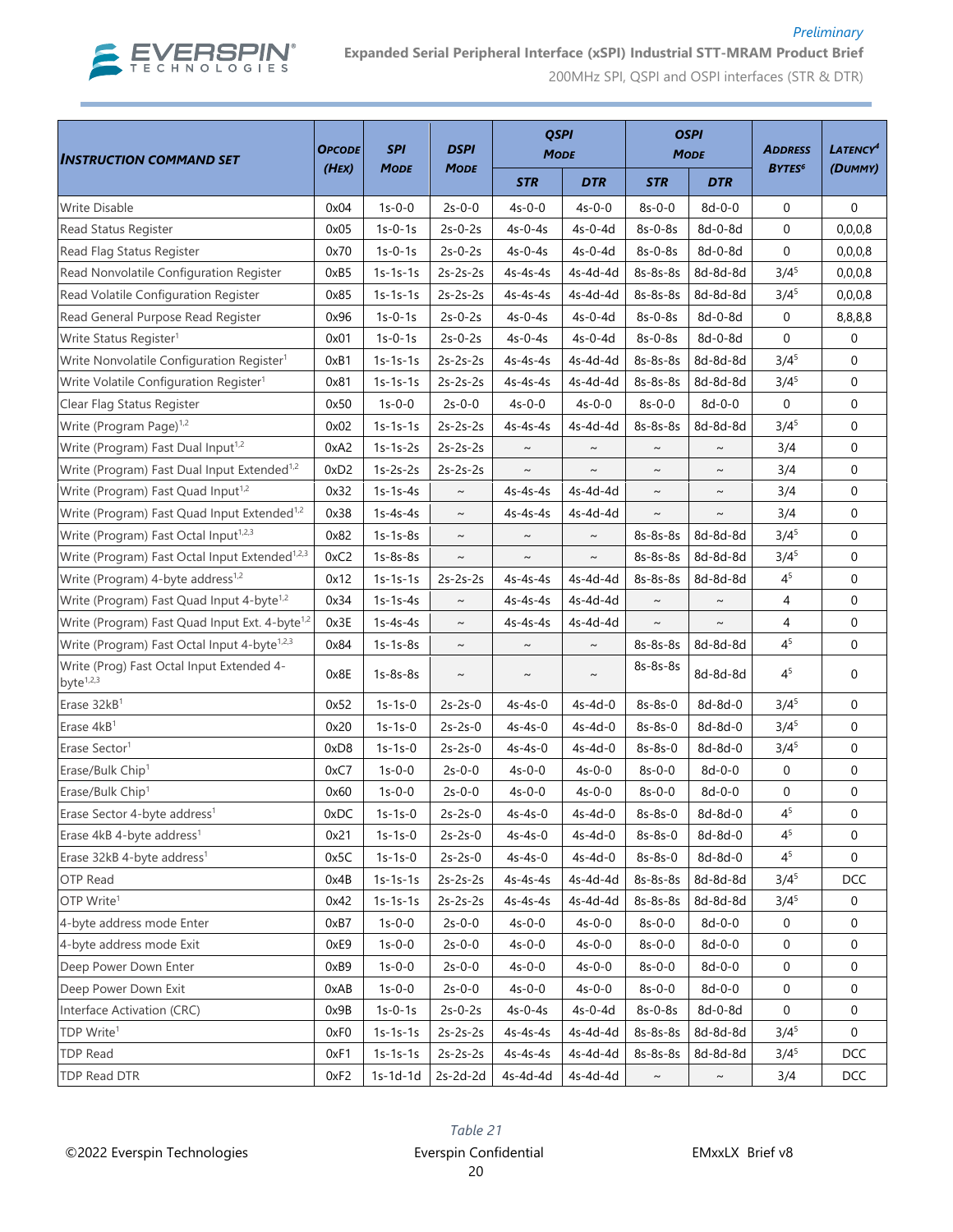

#### **Notes**:

- 1. A Write Enable command is needed to set the WEL bit prior to this command but memory writes only require WREN the first time, subsequent writes do not require a WREN.
- 2. WREN is only required one time, subsequent writes do not require another WREN command
- 3. Octal commands are treated as a NOP in part numbers that are QSPI, including QSPI in the DFN package
- 4. Latency: Positions in this column, A,B,C,D, are defined as: A=SPI, B=Dual, C=Quad, D={8S|8D|4D}
- 5. Octal SPI with DTR operations or commands all require 4-byte address input.
- 6. A "0" indicates that there is no address byte required.
- "~" indicates mode not supported .
- DCC = Dummy Clock Cycles from Configuration Register

### XSPI OPCODE TIMING REPRESENTATION

Please refer to the modular timing waveform below to understand the full timing for any opcode for EMxxLX shown in section "xSPI Command Opcodes and Modes". Timing of each supported opcode can be decomposed into three key items. Command, Address, and Data as shown below:



*Figure 10: Opcode Timing Diagram*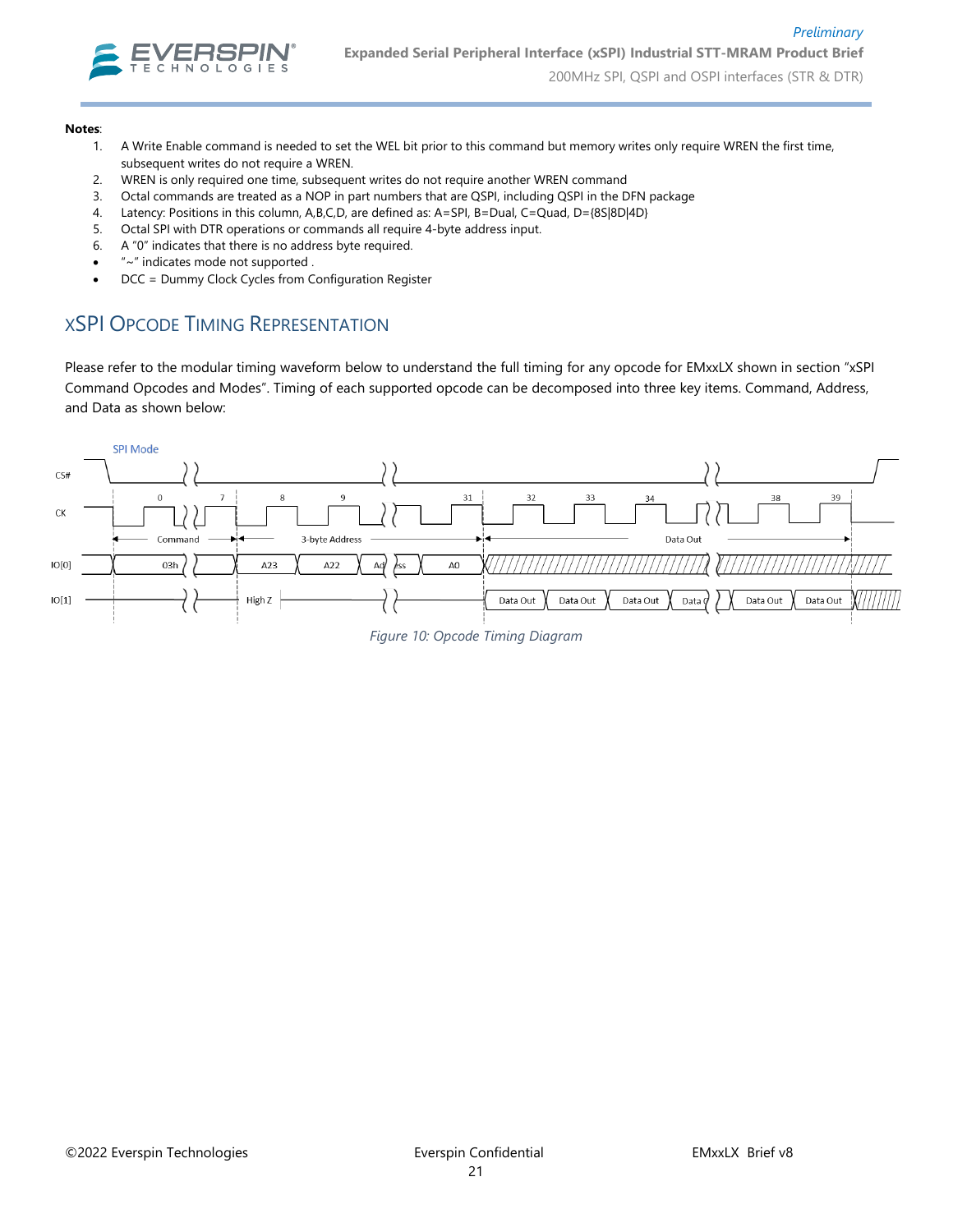

# **7 Package Information**

#### **24-Ball TBGA, 5 x 5 ball array**



Notes: 1. All dimensions are in millimeters.

*Figure 38*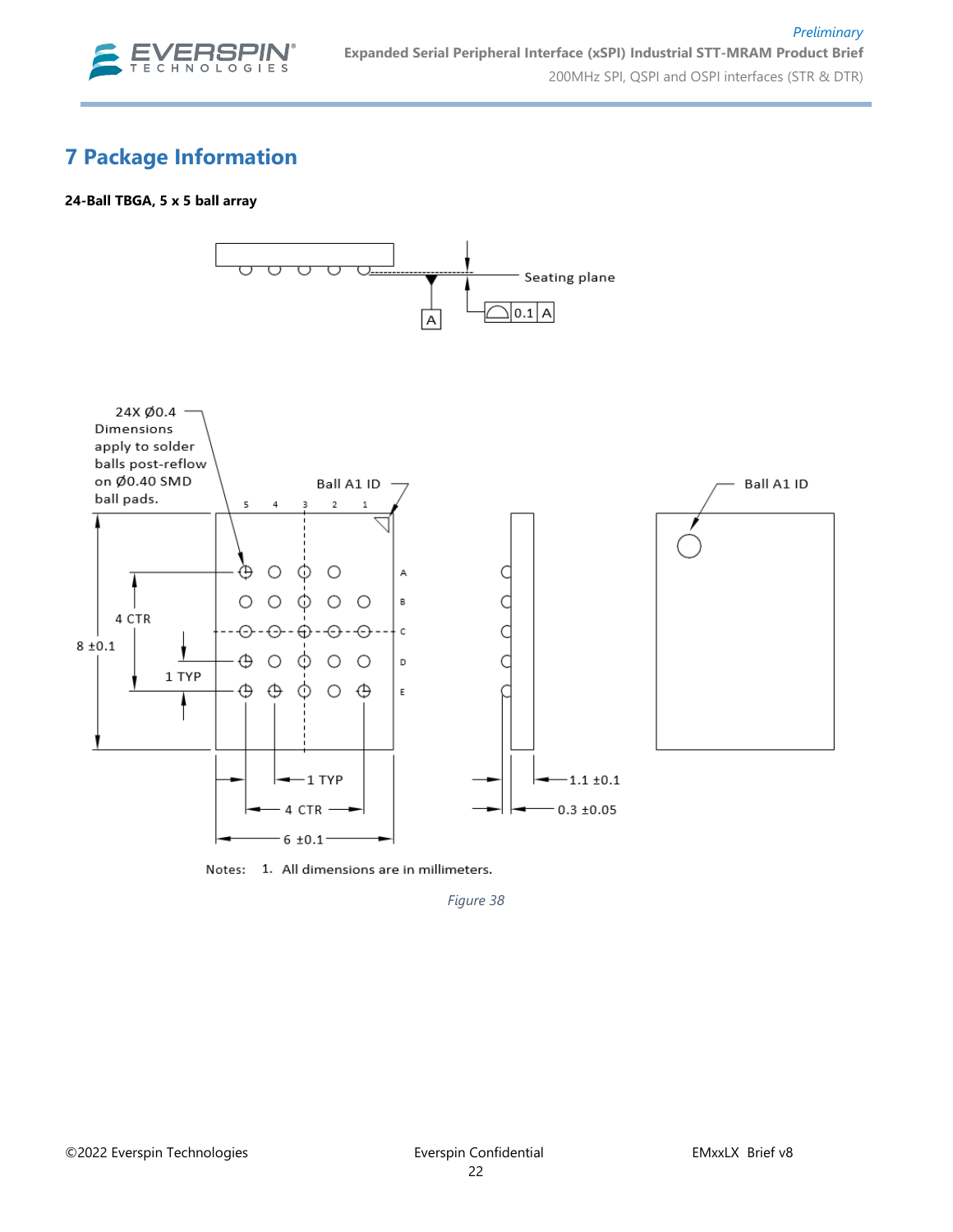

#### **8-PIN DFN PACKAGE**



|                    | Symbol         | Min. | Nom.     | Max. |                                    |
|--------------------|----------------|------|----------|------|------------------------------------|
| Total thickness    | A              | 0.85 | 0.90     | 0.95 |                                    |
| Standoff           | A <sub>1</sub> | 0.00 | 0.02     | 0.05 |                                    |
| Mold thickness     | A <sub>2</sub> | 0.65 | 0.70     | 0.75 |                                    |
| Lead thickness     | A <sub>3</sub> |      | 0.20 REF |      | THIRD ANGLE PROJECTION             |
| <b>Body Size</b>   | D              | 5.90 | 6.00     | 6.10 | Ψ                                  |
|                    | E              | 7.90 | 8.00     | 8.10 | UNLESS OTHERWISE SPECIFIED         |
| Lead width         | b              | 0.35 | 0.40     | 0.48 | DECIMAL:<br>$\mathsf{X}$<br>$\pm$  |
| Exposed pad width  | D <sub>2</sub> | 4.55 | 4.60     | 4.65 | $.XX = 10$<br>$\text{XXX} + 05$    |
| Exposed pad length | E <sub>2</sub> | 4.65 | 4.70     | 4.75 | ANGULAR $\pm$ 3°                   |
| Lead pitch         | E              |      | 1.27 BSC |      | 15:1<br>SCALE:                     |
| Lead length        |                | 0.45 | 0.50     | 0.55 | JEDEC NO.: MO-229(REF.)            |
| Lead count         | N              |      | 8L       |      | DWG. NO.: PD-PR23 (OSE)<br>REV.: A |

*Figure 39*